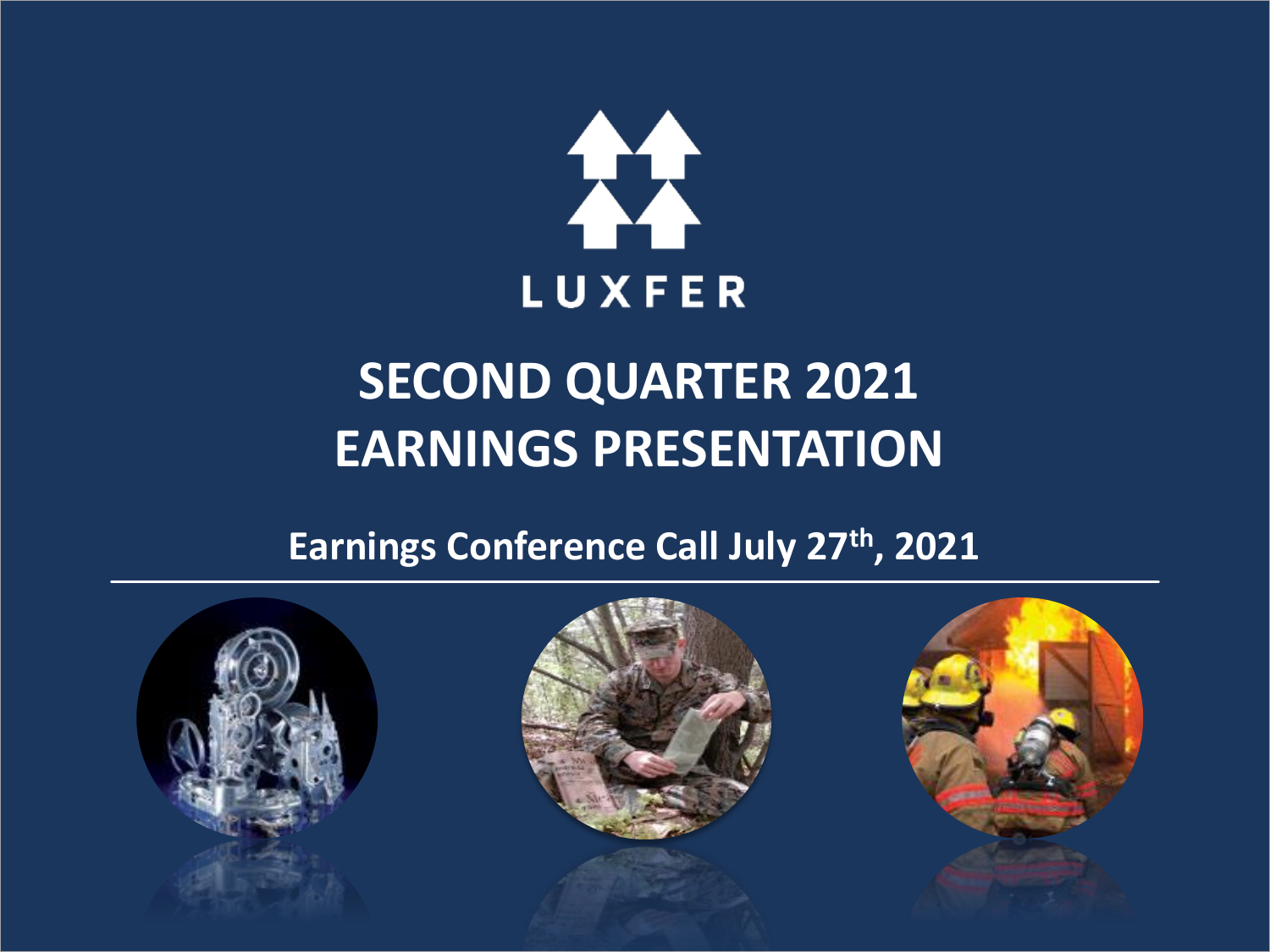### **FORWARD-LOOKING STATEMENTS**

This presentation contains forward-looking statements. Examples of such forward-looking statements include but are not limited to: (i) statements regarding the Company's results of operations and financial condition, (ii) statements of plans, objectives or goals of the Company or its management, including those related to financing, products or services, (iii) statements of future economic performance; and (iv) statements of assumptions underlying such statements. Words such as "believes", "anticipates", "expects", "intends", "forecasts" and "plans" and similar expressions are intended to identify forward-looking statements but are not the exclusive means of identifying such statements. By their very nature, forward-looking statements involve inherent risks and uncertainties, both general and specific, and risks exist that the predictions, forecasts, projections and other forward-looking statements will not be achieved. The Company cautions that a number of important factors could cause actual results to differ materially from the plans, objectives, expectations, estimates and intentions expressed in such forward-looking statements. These factors include, but are not limited to: (i) future revenues being lower than expected; (ii) increasing competitive pressures in the industry; (iii) general economic conditions or conditions affecting demand for the services offered by us in the markets in which we operate, both domestically and internationally, including as a result of the post-Brexit regulation, being less favorable than expected; (iv) worldwide economic and business conditions and conditions in the industries in which we operate; (v) fluctuations in the cost of raw materials and utilities; (vi) currency fluctuations and hedging risks; (vii) our ability to protect our intellectual property; and (viii) the significant amount of indebtedness we have incurred and may incur and the obligations to service such indebtedness and to comply with the covenants contained therein; (ix) risks related to the impact of the global COVID-19 pandemic, such as the scope and duration of the outbreak, government actions and restrictive measures implemented in response, supply chain disruptions and other impacts to the business, and the Company's ability to execute business continuity plans, as a result of the COVID-19 pandemic. The Company cautions that the foregoing list of important factors is not exhaustive. These factors are more fully discussed in the sections "Forward-Looking Statements" and "Risk factors" in our Annual Report on Form 10-K for the year ended December 31,2020, which was filed with the U.S. Securities and Exchange Commission on March 2, 2021. When relying on forward-looking statements to make decisions with respect to the Company, investors and others should carefully consider the foregoing factors and other uncertainties and events. Such forward-looking statements speak only as of the date on which they are made, and the Company does not undertake any obligation to update or revise any of them, whether as a result of new information, future events or otherwise.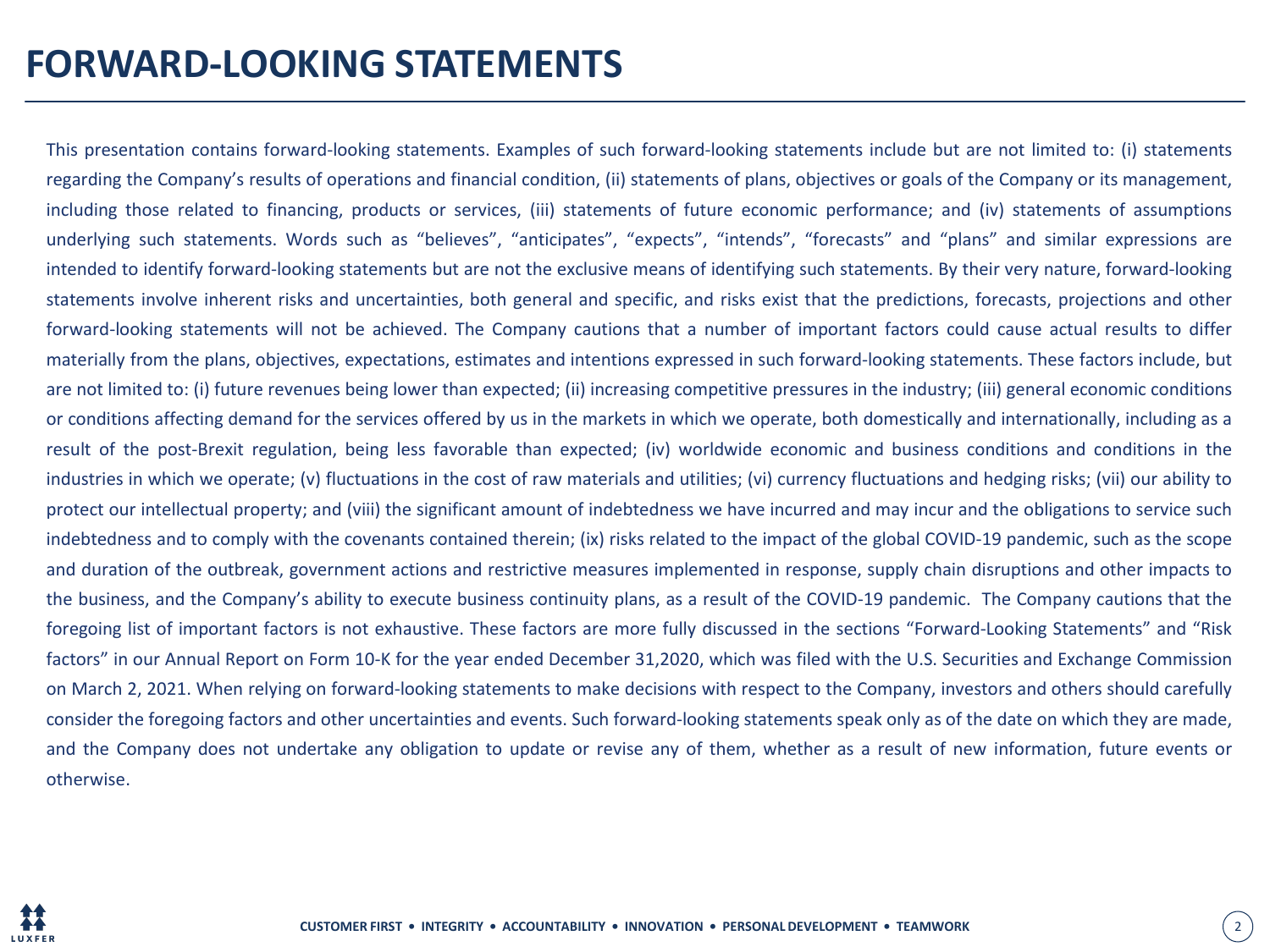### **EXECUTIVE SUMMARY**

|                                                | <b>Results Driven by Solid Execution and Improving Macro</b>                                                                                                                                                                                                                                                                       |
|------------------------------------------------|------------------------------------------------------------------------------------------------------------------------------------------------------------------------------------------------------------------------------------------------------------------------------------------------------------------------------------|
| Q2 2021<br><b>Financial</b><br>Performance $1$ | Sales of \$99.0M increased 29.2% YoY, FX benefit of \$4.5M or 5.9%<br>$\bullet$<br>SCI acquisition added \$8.0M in sales, or 10.4% to sales<br>$\bullet$<br>Adj. EBITDA increased 63.2% to \$17.3M; margin improved 370 bps to 17.5%<br>Adj. diluted EPS of \$0.36 increased 89.5%; GAAP EPS of \$0.42 increased 163%<br>$\bullet$ |
|                                                | <b>Strong Balance Sheet and Cash Generation</b>                                                                                                                                                                                                                                                                                    |
| <b>Cash flow and</b><br><b>Balance Sheet</b>   | Net debt of \$39.5M, a reduction of \$42.9M from prior year net debt of \$82.4M<br>$\bullet$<br>Net Debt to EBITDA ratio of 0.6x<br>$\bullet$<br>FCF of \$7.0M for Q2 and \$20.8M YTD; ROIC <sup>2</sup> of $18.7\%$<br>$\bullet$                                                                                                  |
|                                                | <b>Restoring Manufacturing Capacity and Building Growth Pipeline</b>                                                                                                                                                                                                                                                               |
| <b>Operational</b><br><b>Update</b>            | Teams working diligently to secure material supply and ensure labor availability<br>$\bullet$<br>Record AF backlog; Short-term softness due to supply and infrastructure readiness issues<br>Accelerating investment in innovation and commercial excellence                                                                       |
|                                                | Exited desulphurization application while consolidating Canadian Magnesium plant<br>$\bullet$                                                                                                                                                                                                                                      |

<sup>1</sup> Excluding the impact of Discontinued Operations (see appendix); <sup>2</sup>Calculated using adjusted earnings (see appendix)

#### **Strong Financial Results while Building Growth Pipeline**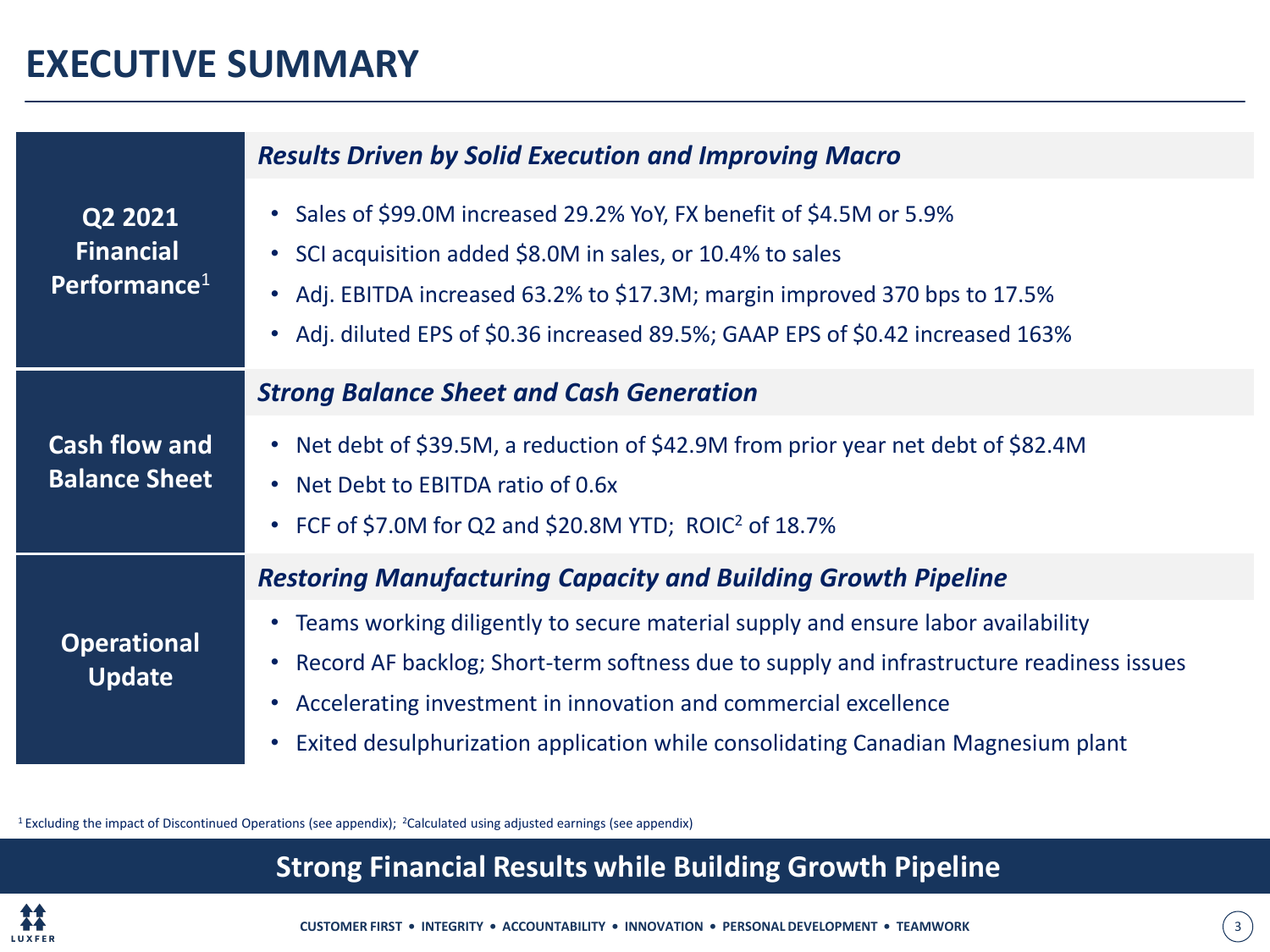### **ALTERNATIVE FUEL: LARGE GROWTH OPPORTUNITY**

### **Luxfer Value Proposition**

- Decades of experience and know-how
- Proprietary technology and strong systems engineering capability
- Comprehensive range of cylinders with diameter from 16" (bus) to 27" (truck)
- Short lead times and competitive pricing
- High temperature variants for fast-filling
- Large diameter hydrogen cylinder in 2022

#### **Total Addressable Market Opportunity<sup>1</sup>**



#### **Relative Growth Rates by Application**

| <b>Target Usage</b>                | <b>Compressed Natural Gas (CNG)</b> | Hydrogen  |
|------------------------------------|-------------------------------------|-----------|
| <b>Bulk Gas Transportation</b>     | 1 x                                 | $3x - 6x$ |
| <b>Public Buses</b>                | 1x                                  | $2x - 4x$ |
| Commercial Truck (Class IV - VIII) | 1.5x                                | $2x - 3x$ |

<sup>1</sup> Internal Company Estimates for total market size (Luxfer and other competitors) for large diameter high pressure cylinders and systems

#### **Key Growth Opportunity for Luxfer**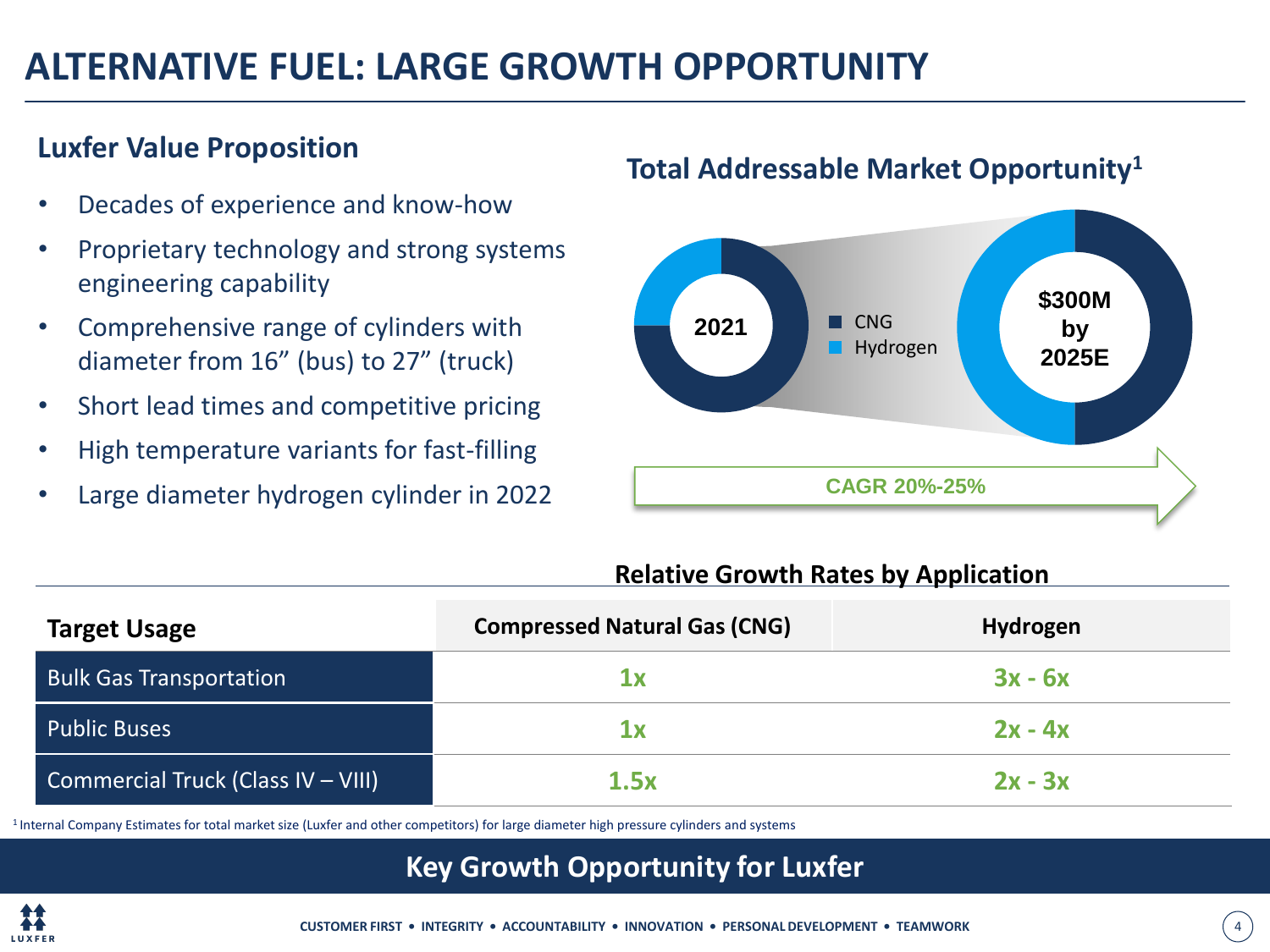### **GROWTH PIPELINE: LUXFER INNOVATION IN MAGNESIUM**

#### **New Products**



Developing new Magnesium alloy photoengraving plate for Graphic Arts application that increases life of dies and makes it more competitive vs. copper or brass

### **New Applications New Capability**



Engineered magnesium powders used in manufacturing process for lithium-ion batteries, hydrogen storage, lightweight composites and 3-D printing.



Enhanced Billet & Slab casting process that increases quality, yield & throughput, reduces carbon footprint and expands Luxfer's reach into new customers and applications

*World's leading producer of innovative, high-performance Magnesium alloys and powders, focused on solving customers' unique needs for niche applications in aerospace, counter measure flares, flameless ration heaters and graphic arts.* 

**Revenue from New Products to Exceed 20% by 2024**

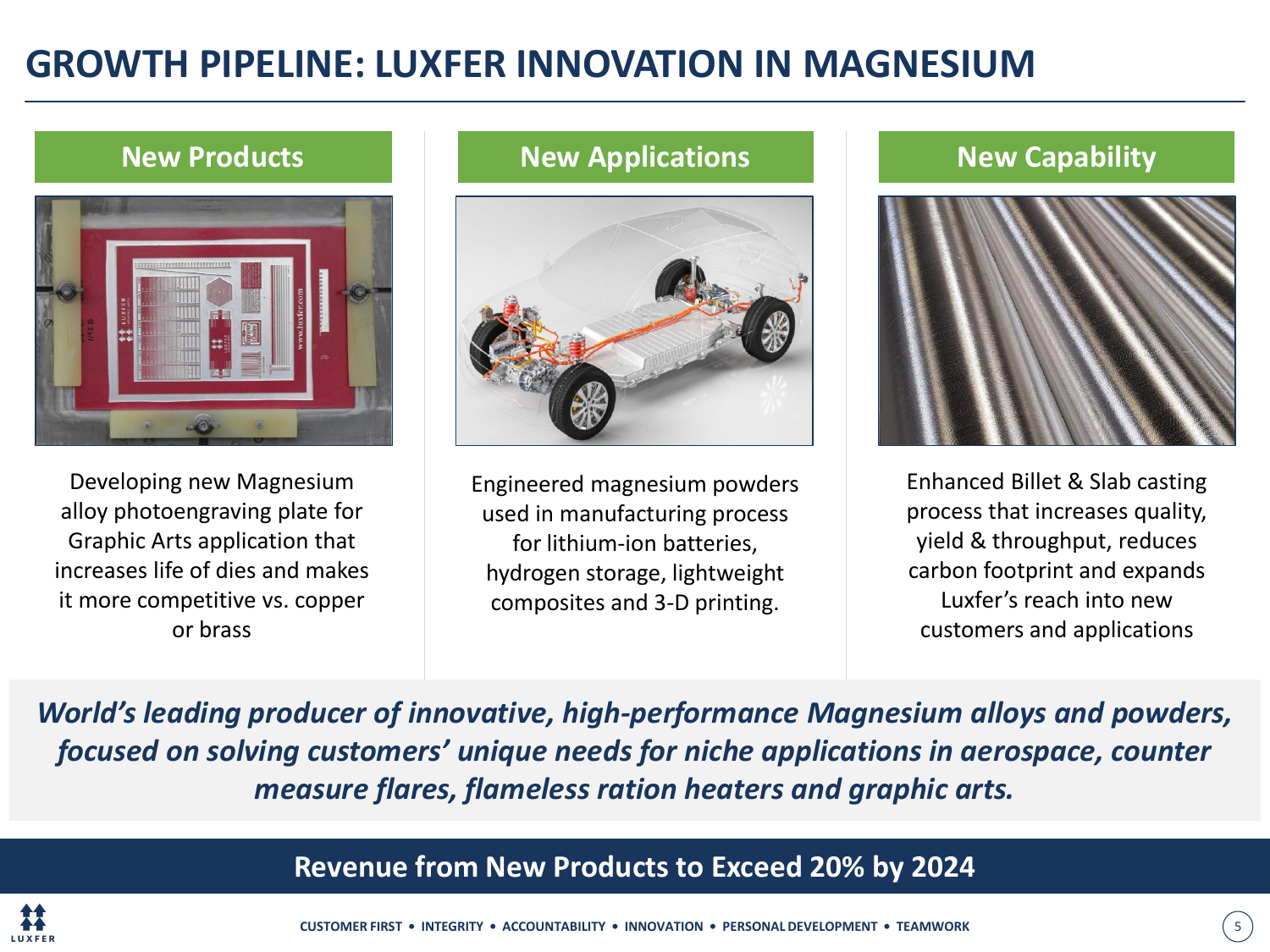### **TRANSFORMATION: GRAPHIC ARTS BUSINESS UNIT EXAMPLE**



LUXFER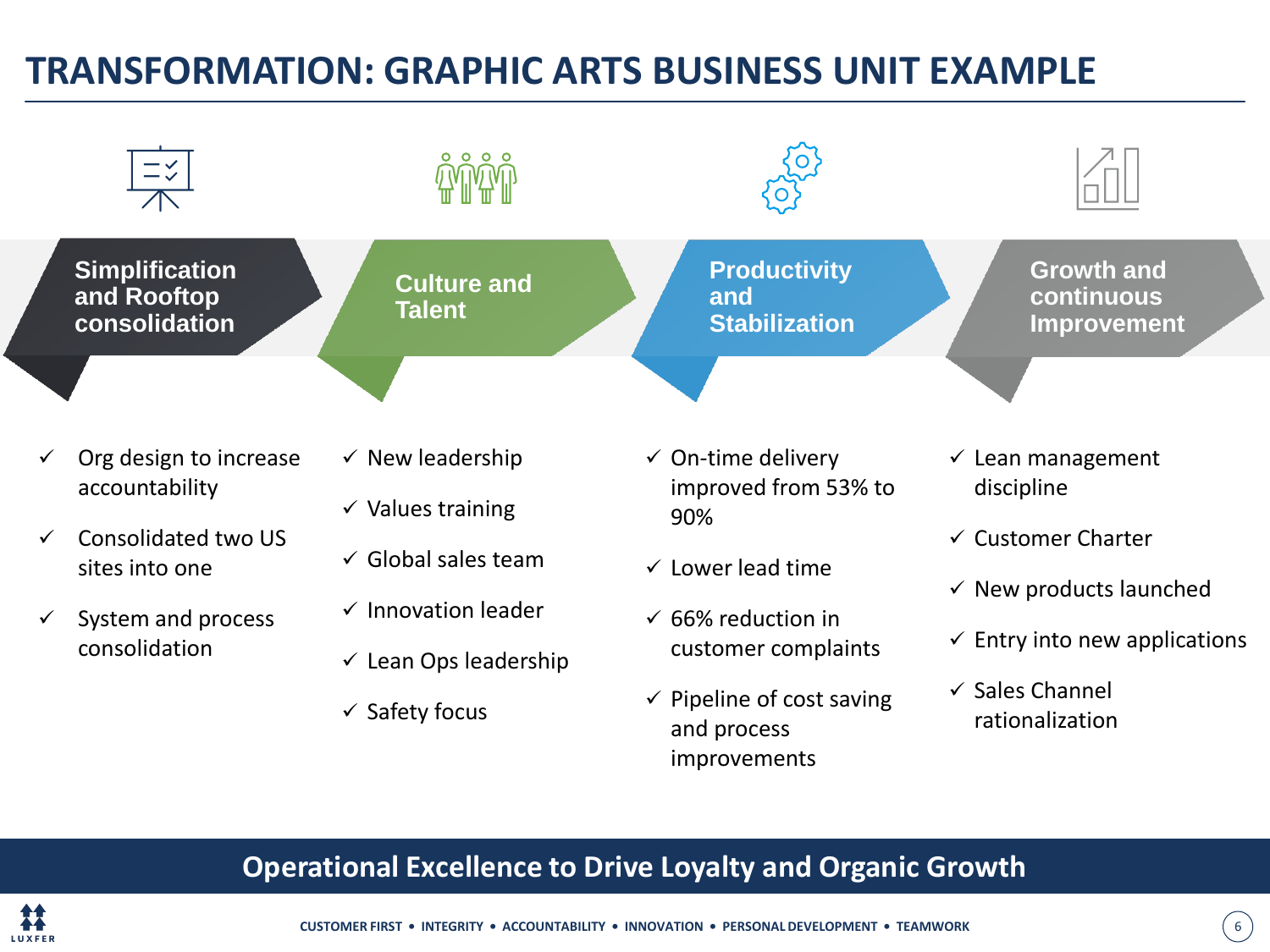#### **Material Supply**

- Joint planning to best serve customers
- Frequent calls with key suppliers
- Adjusting safety stock given lead time
- Prioritizing production for critical applications

Ensuring Availability of Material, Labor and Freight

#### **Manufacturing Labor**

- Increasing recruiting investments
- Expertise based wage structure
- Increased shift-premiums
- Emphasis on fewer temporary workers
- Accelerated investment in automation

#### **Ocean Freight**

- International container bookings
- Hazmat transportation focus
- Relationship with specialized providers for leveraging scale

#### **Unique circumstances**

- Force Majeure events at two critical primary suppliers
- Focusing on recovery and alternate supplier ramp up

#### **Actively Engaging With All Stakeholders To Maintain Smooth Operations**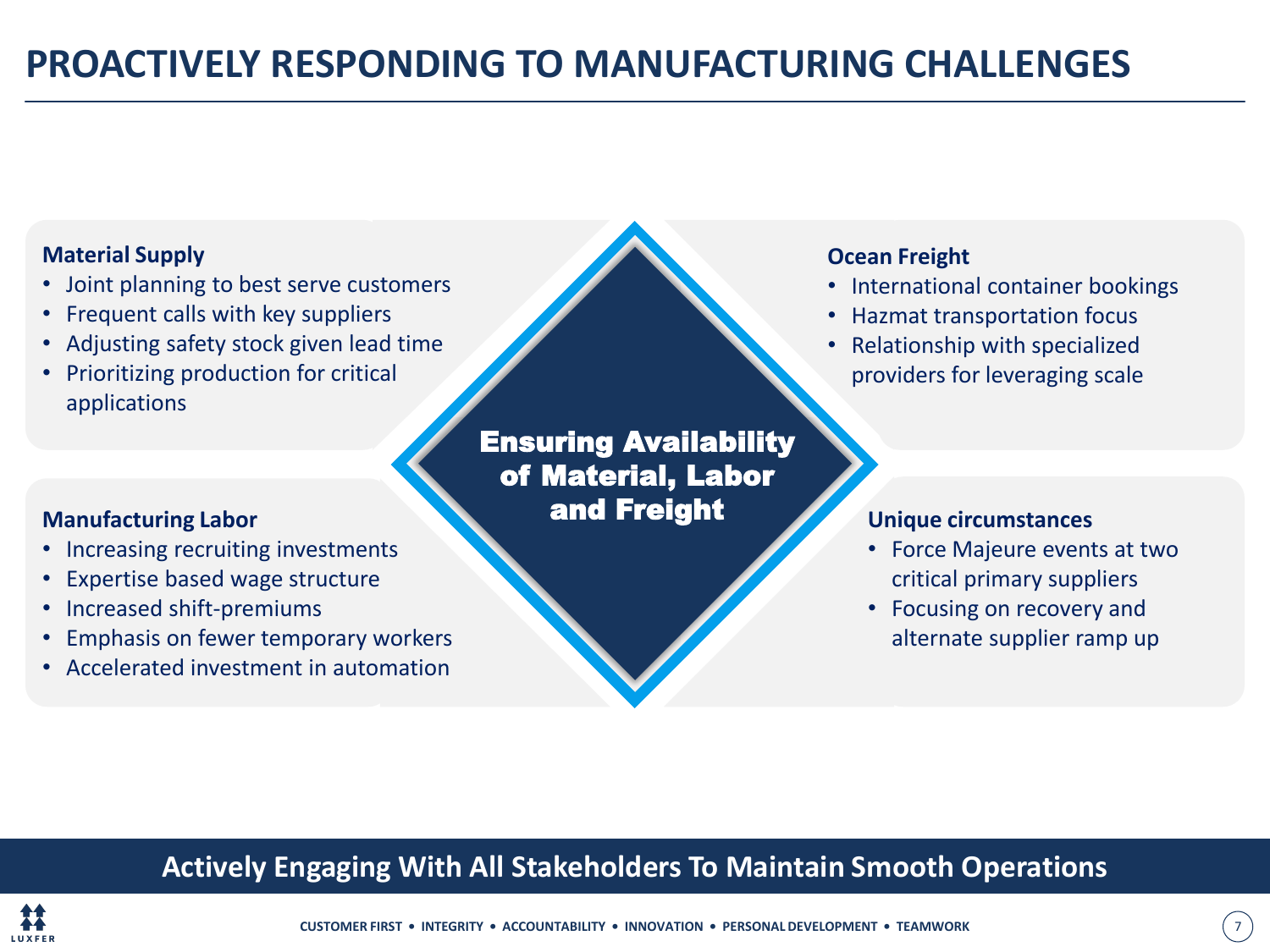### **RECENT PERFORMANCE BY END-MARKETS**

|                                                                 |          | <b>Sales Change</b> |            |                                                                                                                                |
|-----------------------------------------------------------------|----------|---------------------|------------|--------------------------------------------------------------------------------------------------------------------------------|
|                                                                 | Q1'21    | Q2'21               | <b>YTD</b> | <b>Q2 Commentary</b>                                                                                                           |
| 36%<br>Defense, First<br>Response, &<br>Healthcare <sup>1</sup> | $+2.0%$  | $+14.2%$            | $+8.1%$    | Growth in Magnesium defense sales<br>$\bullet$<br><b>Strong SCBA recovery</b><br>$\bullet$                                     |
| <u>30%</u><br>Transportation <sup>1</sup><br>(AF, Aero, Auto)   | $+10.8%$ | $+32.7%$            | $+21.0%$   | • Strong growth in passenger auto<br>Slow aerospace recovery<br>$\bullet$<br>AF impacted by timing & supply chain<br>$\bullet$ |
| 34%<br>General Industrial <sup>1</sup>                          | $-18.9%$ | $+45.3%$            | $+8.1%$    | • Solid recovery in magnesium products<br>• Growth in specialty gas cylinders                                                  |
|                                                                 | $-3.6%$  | $+29.2%$            | $+11.6%$   |                                                                                                                                |

1 Excluding the impact of Discontinued Operations (see appendix)

### **Improving Macro Conditions**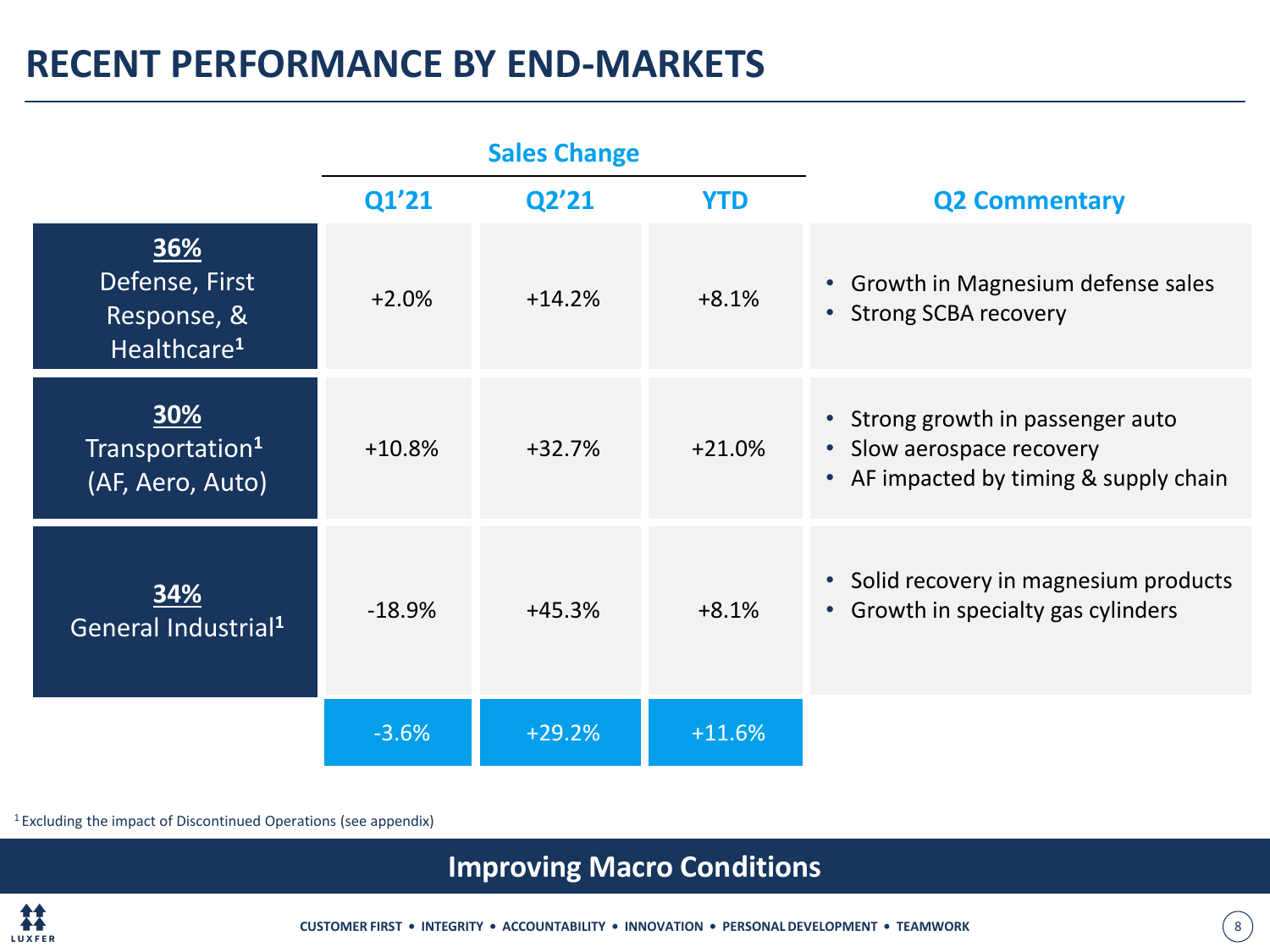## **Q2 2021: LUXFER FINANCIAL RESULTS**

#### **Performance Highlights**

- Sales increased by 29.2% from prior year
	- − Favorable FX of 5.9% driven by UK Pound
	- − SCI acquisition added \$8.0M in sales, or 10.4%
	- − Growth in magnesium products & specialty gas cylinders
- Significant improvement in profitability
	- − Reported margin expansion of 370 bps
	- − Base business expanded over 500 bps excluding SCI



1 Excluding the impact of Discontinued Operations (see appendix)

### **Solid Margin Expansion**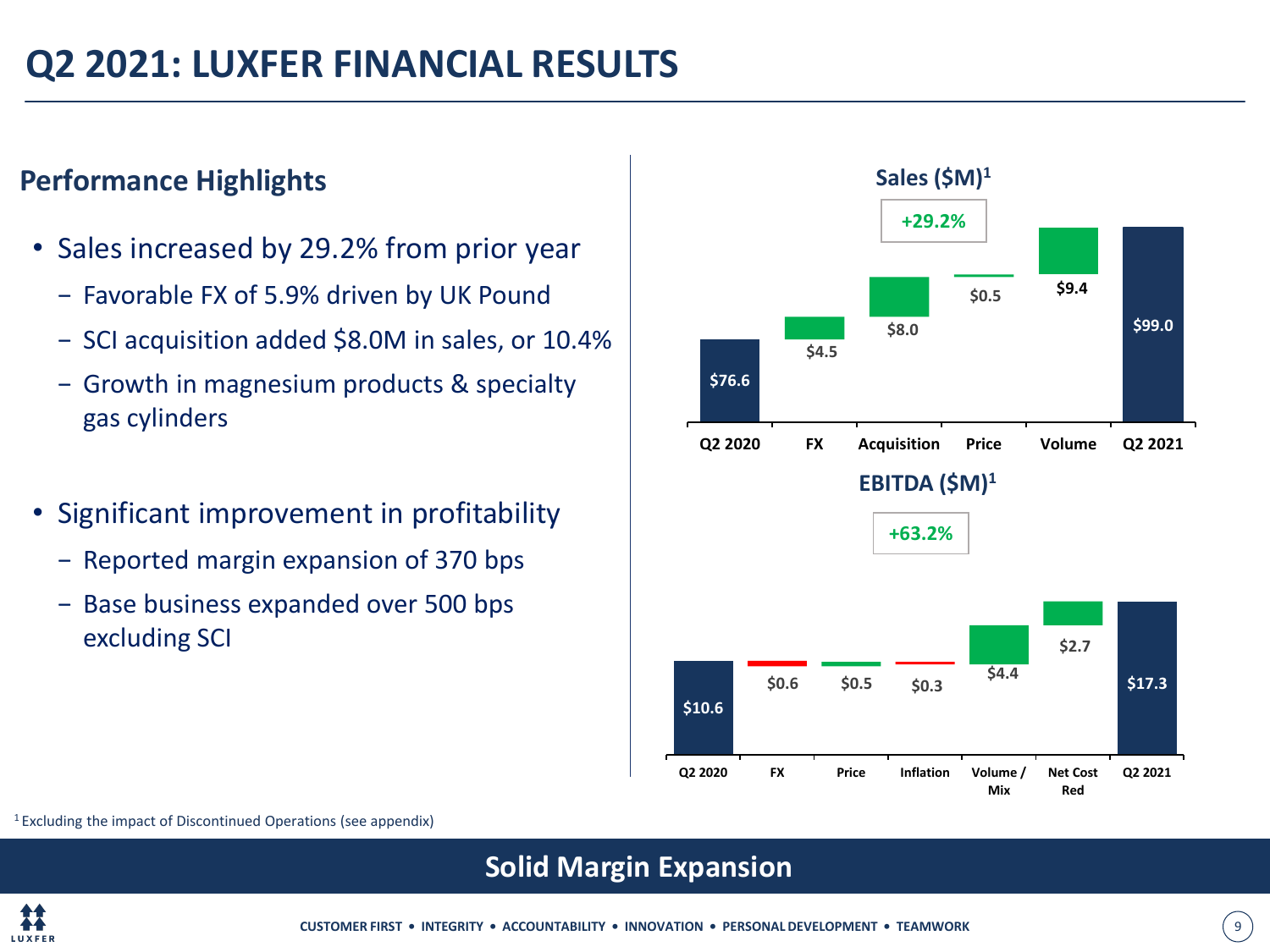|                         |                     | Q2 2021 <sup>1</sup>  |                                                                                                                                                               |
|-------------------------|---------------------|-----------------------|---------------------------------------------------------------------------------------------------------------------------------------------------------------|
|                         | <b>Sales</b>        | <b>EBITDA</b>         | <b>Performance Commentary</b>                                                                                                                                 |
| <b>Elektron</b>         | \$52.5M<br>Up 34.3% | \$12.0M<br>Up 126.4%  | Recovery in Industrial Magnesium products<br>$\bullet$<br>• Stronger Military sales<br>• Strong auto catalyst volume recovery                                 |
| Gas<br><b>Cylinders</b> | \$46.5M<br>Up 24.0% | \$5.3M<br><b>Flat</b> | • Sales growth from SCI acquisition, specialty gas<br>cylinders and SCBA<br>Customer timing and supply chain challenges<br>$\bullet$<br>constrained AF growth |
|                         | \$99.0M<br>Up 29.2% | \$17.3M<br>Up 63.2%   |                                                                                                                                                               |

<sup>1</sup> Excludes the impact of Discontinued Operations (see appendix)

**Growth in Both Segments with Stronger Recovery in Elektron**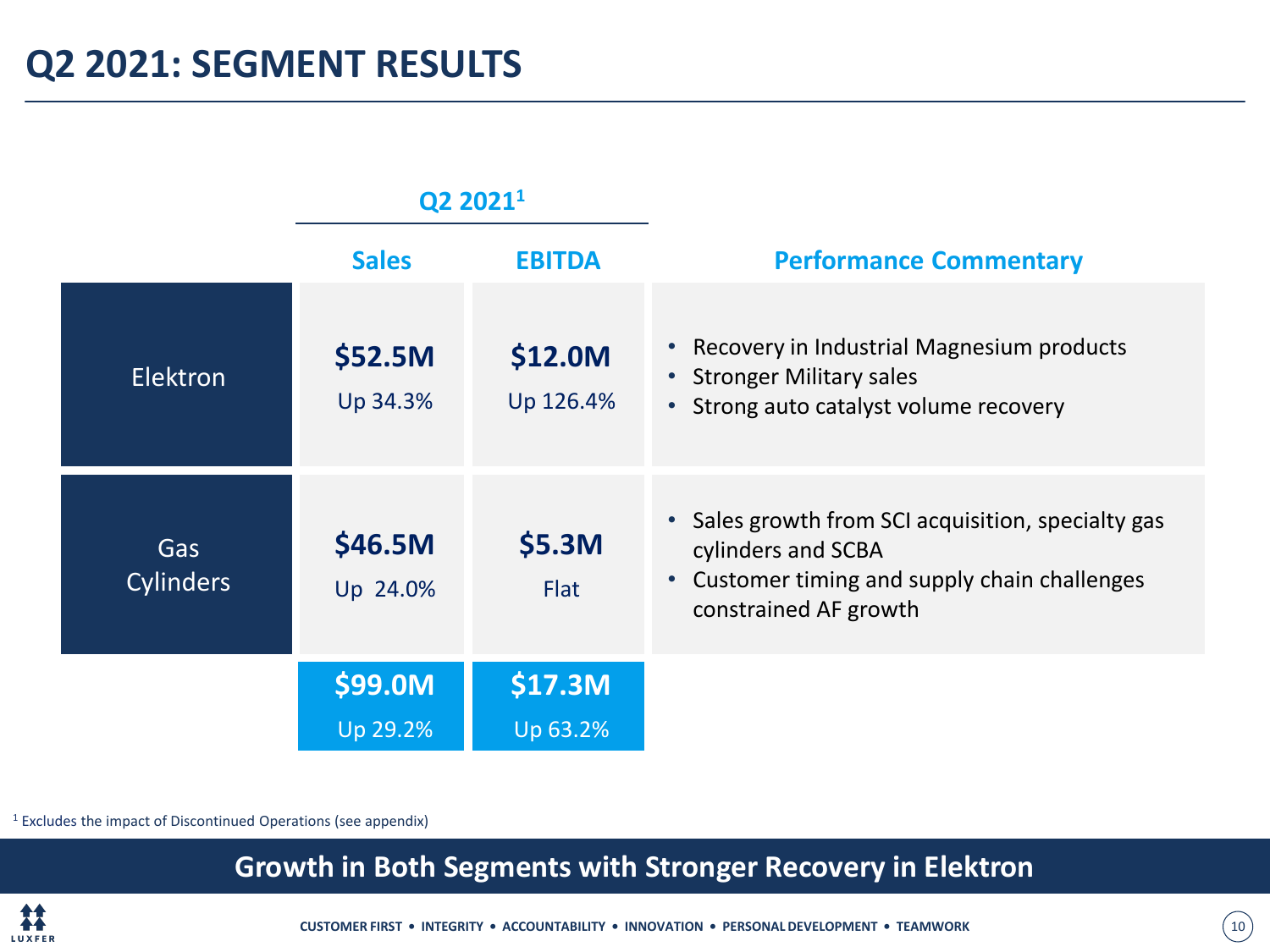### **KEY BALANCE SHEET & CASH FLOW METRICS**

*All in \$M except ROIC*



<sup>1</sup> Excludes the impact of Discontinued Operations (see appendix) & SCI Acquisition; <sup>2</sup> FCF = Cash Flow from Operations – Capex; <sup>3</sup> Calculated using adjusted earnings (see appendix)

#### **Lowest Net Debt/EBITDA Ratio Since 2013**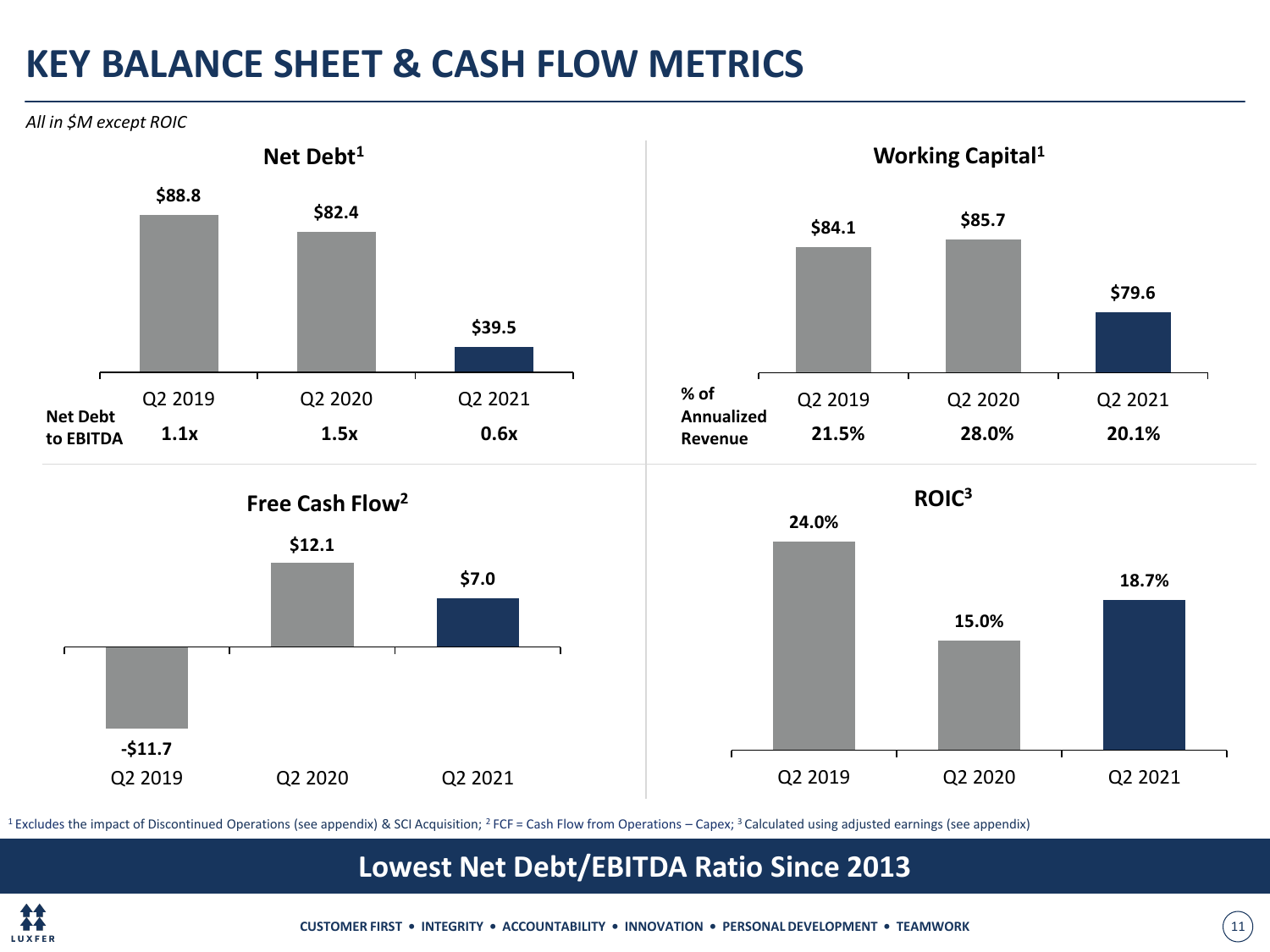### **CAPITAL ALLOCATION PRIORITIES**

| <b>Reinvestment</b>                      | Investing in strategic growth opportunities and<br>new product innovation<br>$\checkmark$ Funding transformation cost savings initiatives;<br>\$37M through 2020                        | <b>STRATEGIC FILTERS</b><br>Niche End Markets<br>$\checkmark$<br>Growth                               |
|------------------------------------------|-----------------------------------------------------------------------------------------------------------------------------------------------------------------------------------------|-------------------------------------------------------------------------------------------------------|
| <b>M&amp;A</b>                           | Identifying inorganic options to drive<br>additional shareholder value creation                                                                                                         | <b>Attractive Margin</b><br>$\checkmark$<br><b>Synergies</b><br><b>FINANCIAL CRITERIA</b>             |
| <b>Returns to</b><br><b>Shareholders</b> | $\sqrt{\ }$ Paid +\$100M in dividends since 2013,<br>including \$3.4M, or \$0.125/share in Q2 2021<br>Initiated share buyback program in Q2 with \$0.9M<br>$\checkmark$<br>in purchases | <b>ROIC</b><br>$\checkmark$<br><b>IRR</b><br>$\checkmark$<br><b>ROS</b><br>$\checkmark$<br><b>EPS</b> |

### **Consistent and Disciplined Capital Strategy**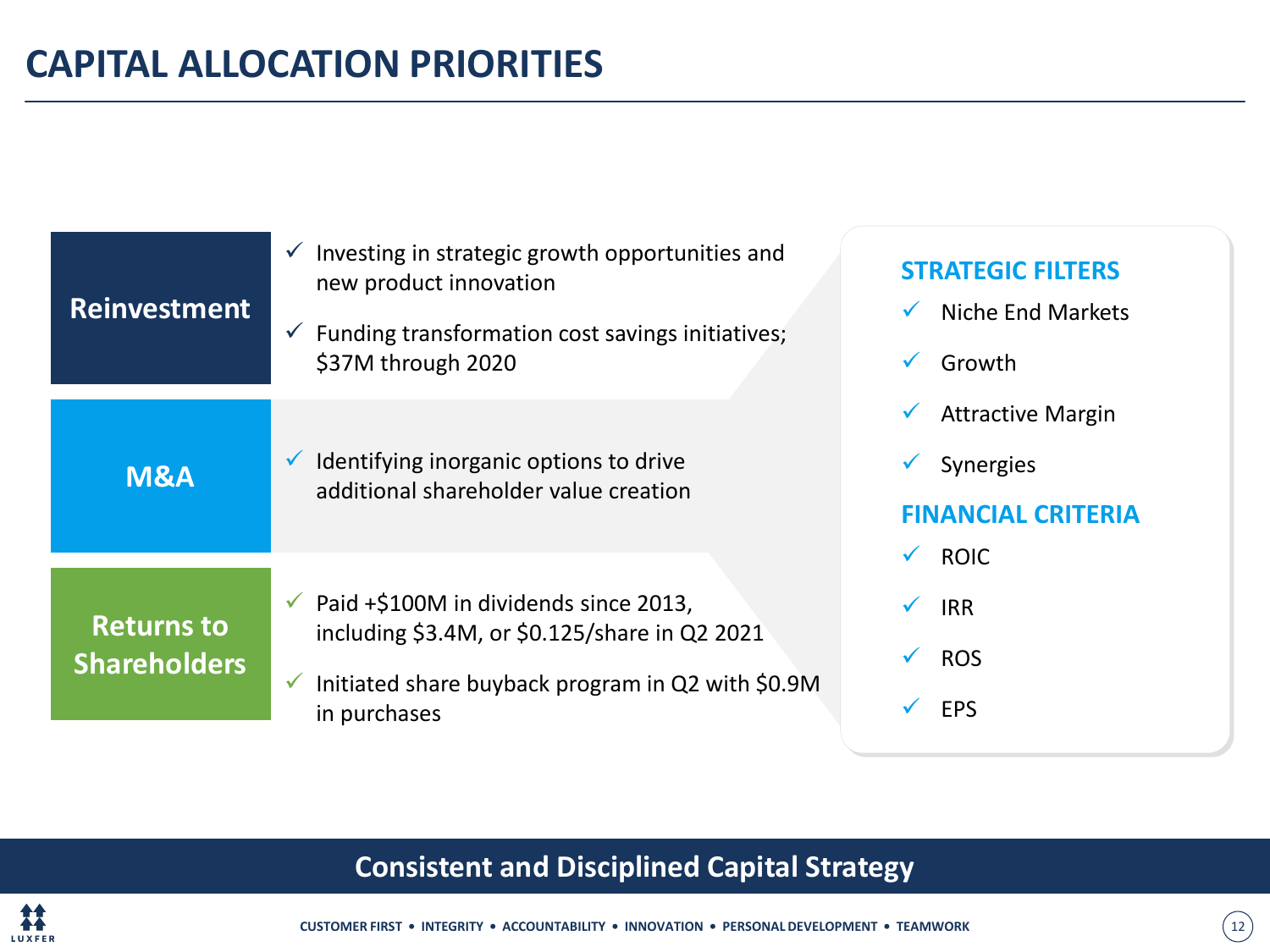| Revenue Growth<br>(including FX & Acq) | $10\% - 15\%$   |
|----------------------------------------|-----------------|
| <b>EPS</b>                             | $$1.15 - $1.30$ |

#### **Assumptions**

| <b>Operating Working Capital</b> | $21\% - 23\%$                          |
|----------------------------------|----------------------------------------|
| Capex                            | $$10M - $12M$                          |
| <b>Restructuring Cash</b>        | \$16M-\$20M                            |
| <b>Tax Rate</b>                  | 20% - 21%                              |
| <b>Pension Contribution</b>      | $$5M - $6M$                            |
| <b>FX Impact</b>                 | Revenue: +3% to +4%<br>Profit: ~(\$2M) |

#### **Expectations**

- Supply disruptions and freight delays likely to impact 2H'21 results
- Narrowed '21 guidance includes acquisition dilution of ~\$0.10 cents in second half
- Expect Revenue growth in all end markets
	- − Mid-single digit Defense, First Response growth
	- − Double-digit growth in Transportation
	- − Mid-single digit Industrial growth
- Cost productivity to deliver 30bps to 50bps annually
- FX cost headwinds but positive revenue impact
- Tax rate remains unchanged for '21/'22; increased UK tax rate effective in Apr'23
- 100% FCF conversion excluding restructuring

#### **Narrowing Guidance Range**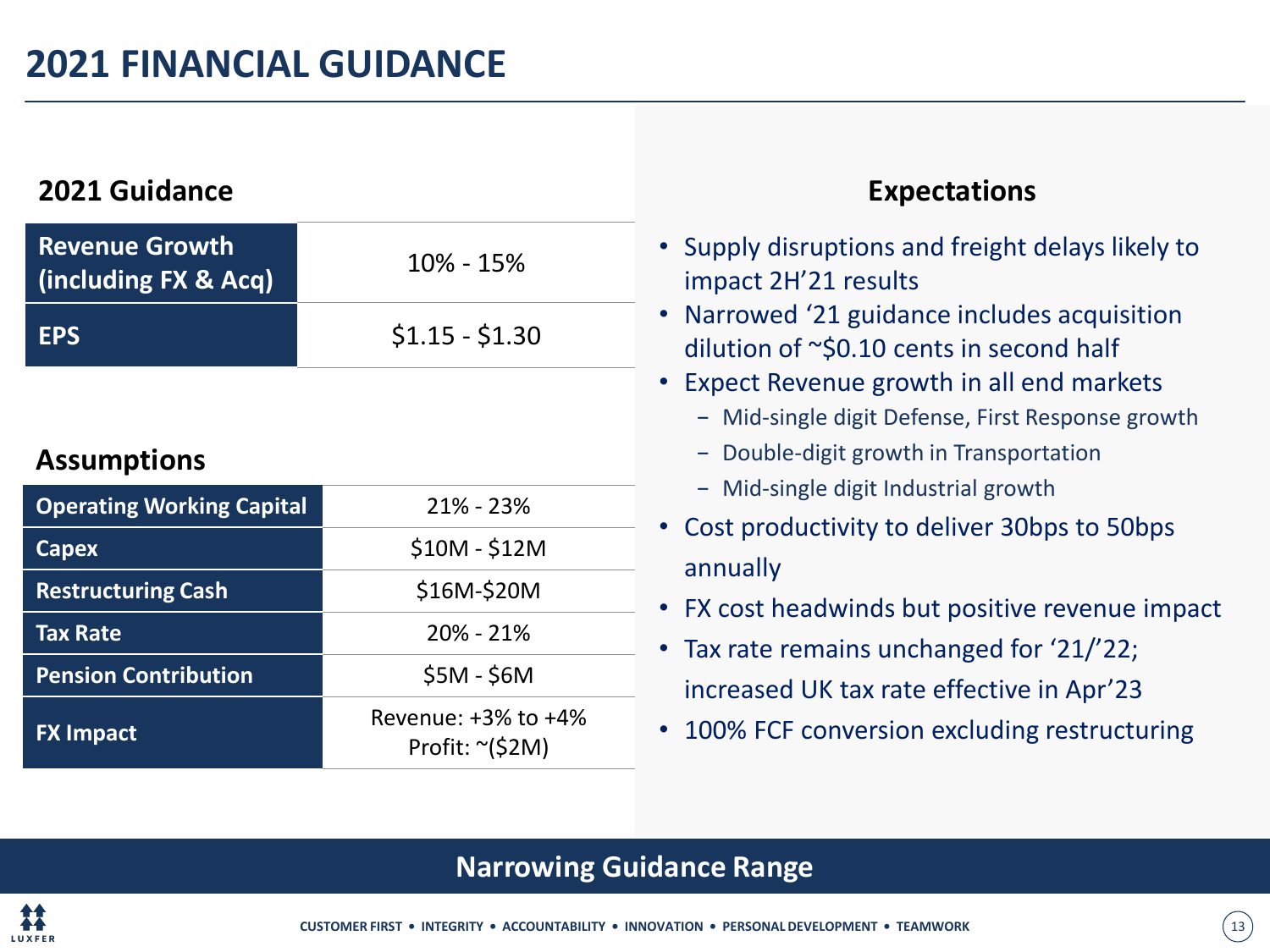## **ESG IMPROVEMENTS: PROGRESS IN ALL CATEGORIES**

| <b>ENVIRONME</b>                                                                | First internal ESG Scorecard review with senior management<br>$\bullet$<br>Executing multiple projects to reduce carbon impact of operations<br>$\bullet$<br>Recycling waste oil from fine magnesium for environmental and cost benefits<br>Conducting Carbon Life Cycle Analyses to improve product sustainability |
|---------------------------------------------------------------------------------|---------------------------------------------------------------------------------------------------------------------------------------------------------------------------------------------------------------------------------------------------------------------------------------------------------------------|
| <b>SOCIAL</b><br>$\mathbf{1}$<br>$\bullet$ SOCIAL<br>HIGHEST RANKED BY ISS ESGD | Increased focus on diversity in recruitment<br>Expanded DEI training for all employees<br>Updated published policies that are acknowledged by all employees<br>Participated in disaster relief efforts and supported local charitable programs                                                                      |
| <b>GOVERNANCE</b><br><b>III</b> GOVERNANCE<br>HIGHEST RANKED BY ISS ESGD        | Increasing talent and resources for IT security<br>Published IT and Cybersecurity Policy Statement<br>Enhanced cybersecurity disclosure reflected in improved ISS Governance score<br>Implementing DFARS/NIST 800-171 IT Security Standard for US Govt. contractors                                                 |

<sup>1</sup> ISS QualityScore calculated as of May 6, 2021. <sup>2</sup> ISS QualityScore calculated as of July 12, 2021.

### **Reducing CO2 Impact | Generating Productivity**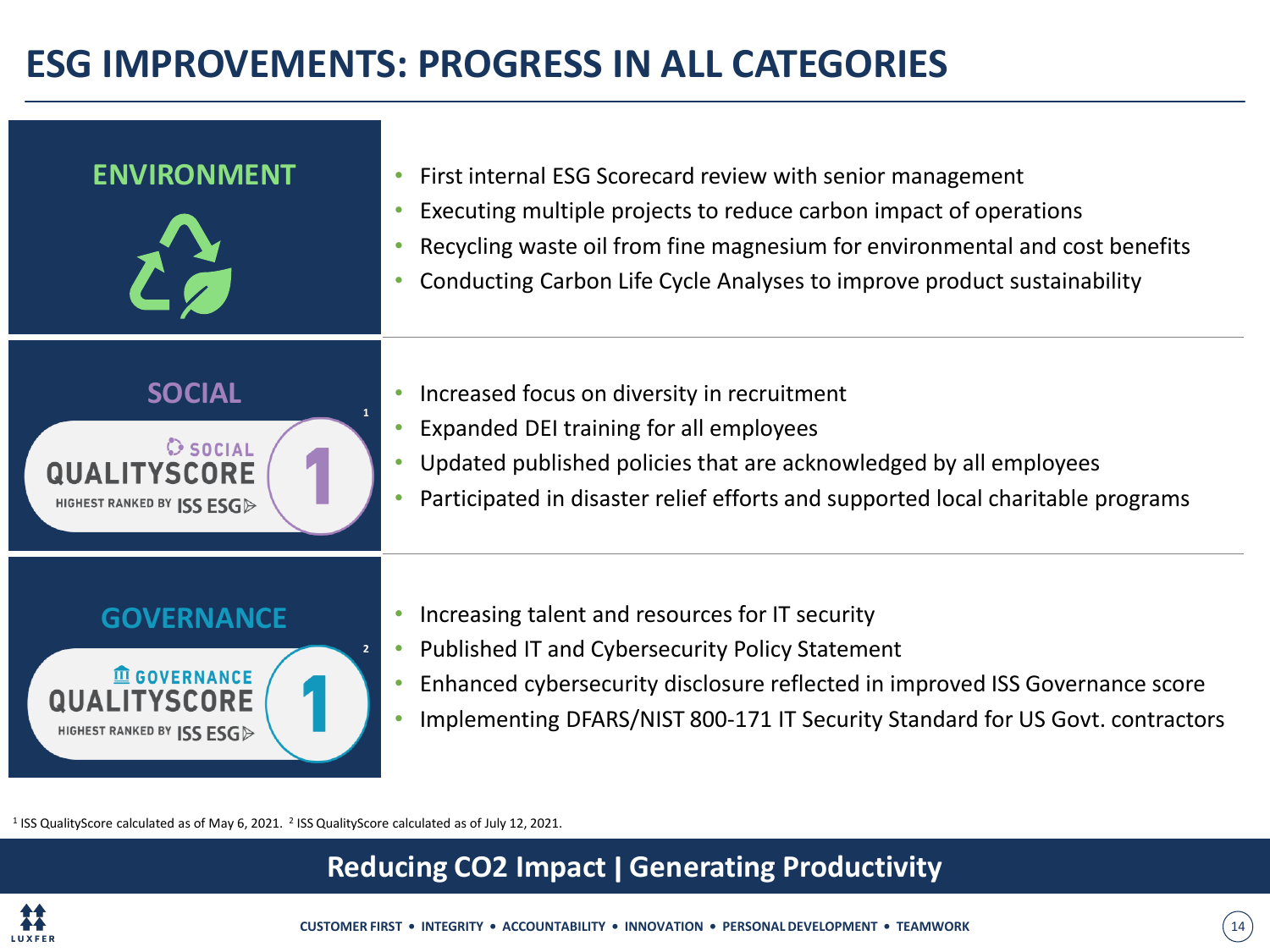### **STRONG FOUNDATION FOR LONG TERM SUCCESS**

#### **Achievements**

### **Strategy Execution**

- $\checkmark$  Developed and successfully executed Transformation Plan with total cash savings of \$30M+
- $\checkmark$  Lowered cost structure and optimized operational footprint
- $\checkmark$  Built a strong ESG foundation
- $\checkmark$  Divesting most Aluminum products including Superform
- ✔ Acquired SCI to strengthen presence in CNG and Hydrogen



#### **Onwards**

#### **Accelerating Momentum**

- Enhanced portfolio has stronger margin and growth profile with focus on Magnesium Alloys, Zirconium Catalysts and Composite Cylinders
- Emphasis on commercial excellence, innovation, and talent management
- Environmental, • Strong balance sheet enables financial flexibility to reinvest in the business and pursue bolt-on acquisition opportunities



#### **Our Best Days Are Ahead of Us**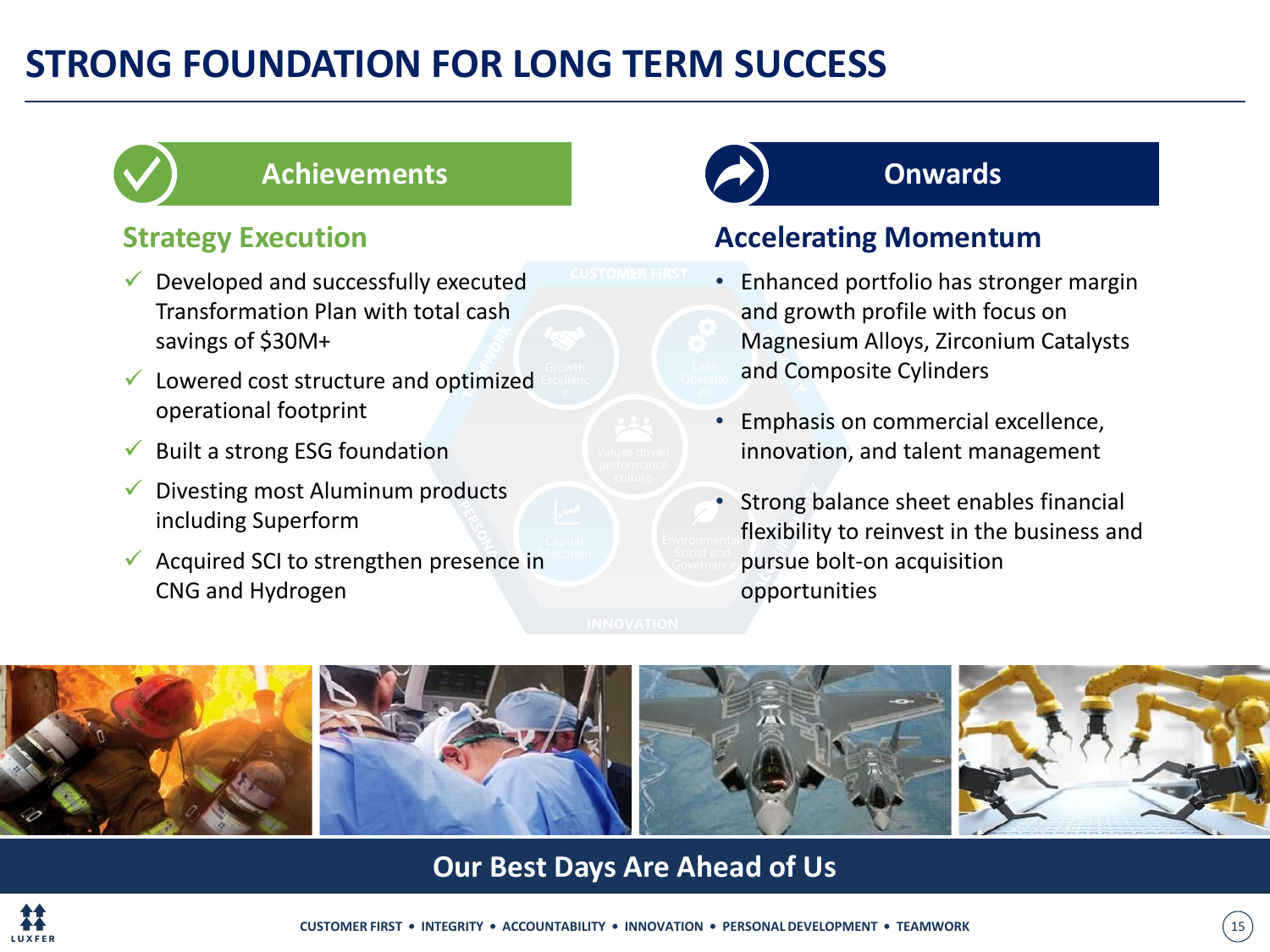

APPENDICES

# **APPENDICES**

**Summary Financial Statements and Reconciliation of Non-GAAP Measures**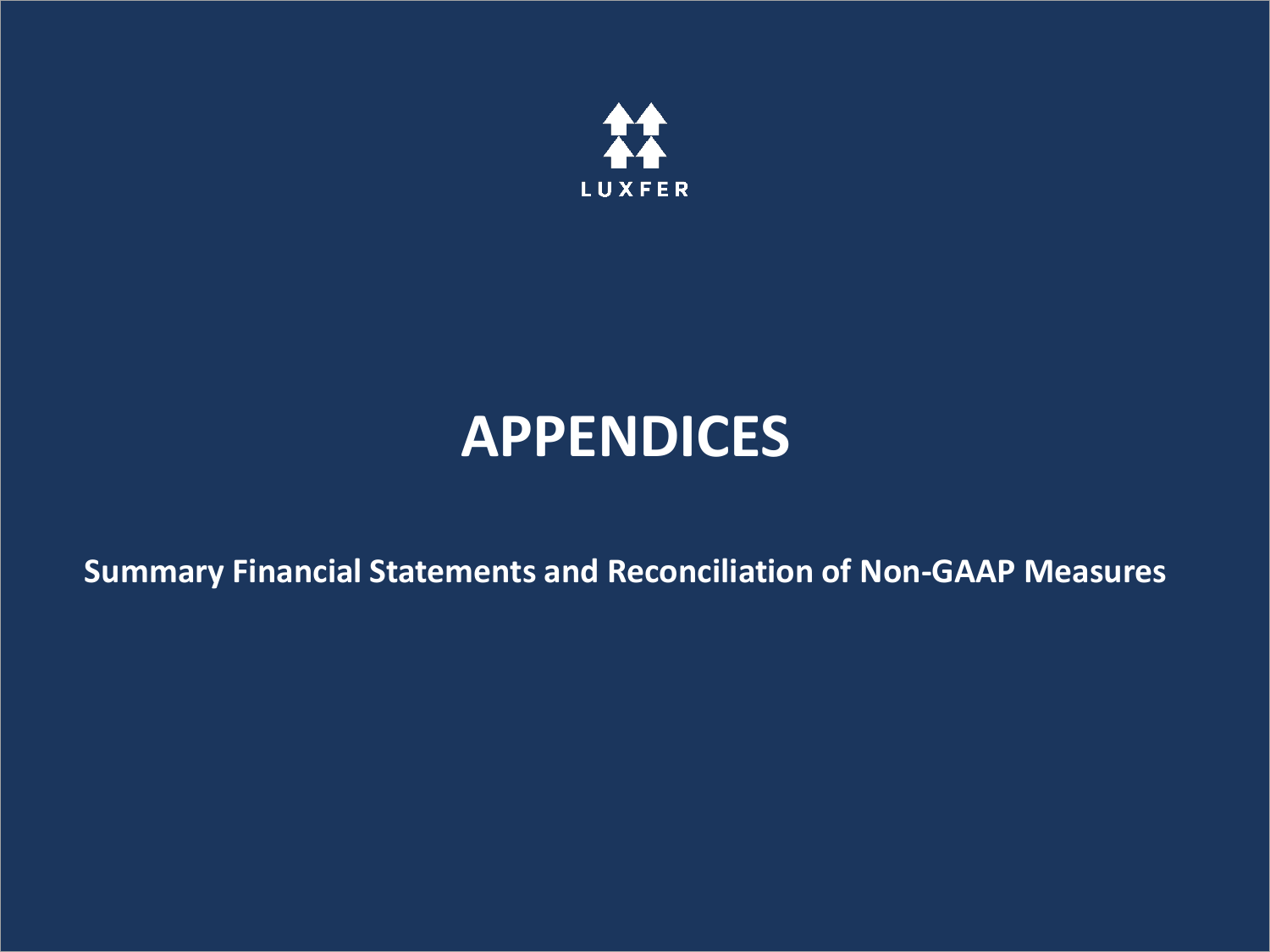### **SUMMARY INCOME STATEMENT<sup>1</sup>**

(Unaudited)

|                                                                   | 2021                     | 2020   |       | Variance |            | 2020       |       | Variance |
|-------------------------------------------------------------------|--------------------------|--------|-------|----------|------------|------------|-------|----------|
| ∣\$M                                                              | Q <sub>2</sub>           | Q2     | \$M\$ | %        | <b>YTD</b> | <b>YTD</b> | \$M\$ | %        |
| <b>NET SALES</b>                                                  | 99.0                     | 76.6   | 22.4  | 29.2%    | 184.2      | 165.0      | 19.2  | 11.6%    |
| Cost of sales                                                     | (73.1)                   | (58.6) |       |          | (133.1)    | (122.9)    |       |          |
| <b>Gross profit</b>                                               | 25.9                     | 18.0   | 7.9   | 43.9%    | 51.1       | 42.1       | 9.0   | 21.4%    |
| Selling, general and administrative expenses                      | (12.7)                   | (10.5) |       |          | (23.3)     | (21.9)     |       |          |
| Research and development expenses                                 | (0.8)                    | (0.9)  |       |          | (1.6)      | (1.6)      |       |          |
| Restructuring charges                                             | (0.2)                    | (0.8)  |       |          | (1.6)      | (3.6)      |       |          |
| Acquisition related charges                                       | (0.7)                    |        |       |          | (0.9)      | (0.2)      |       |          |
| Other charges                                                     |                          |        |       |          | (1.1)      |            |       |          |
| <b>Operating income</b>                                           | 11.5                     | 5.8    | 5.7   | 98.3%    | 22.6       | 14.8       | 7.8   | 52.7%    |
| Finance costs:                                                    |                          |        |       |          |            |            |       |          |
| Net finance costs                                                 | (0.8)                    | (1.1)  |       |          | (1.6)      | (2.3)      |       |          |
| Defined benefit pension credit                                    | 0.6                      | 1.1    |       |          | 1.2        | 2.2        |       |          |
| Income before income taxes and equity in net income of affiliates | 11.3                     | 5.8    | 5.5   | 94.8%    | 22.2       | 14.7       | 7.5   | 51.0%    |
| Credit / (provision) for income taxes                             | 0.6                      | (1.1)  |       |          | (1.7)      | (2.8)      |       |          |
| Income before equity in net result of affiliates                  | 11.9                     | 4.7    | 7.2   | 153.2%   | 20.5       | 11.9       | 8.6   | 72.3%    |
| Equity in result from affiliates (net of tax)                     | $\overline{\phantom{a}}$ | (0.1)  |       |          |            | (0.1)      |       |          |
| Net income from continuing operations                             | 11.9                     | 4.6    | 7.3   | 158.7%   | 20.5       | 11.8       | 8.7   | 73.7%    |
| Net loss from discontinued operations                             | (0.5)                    | (0.5)  |       |          | (2.1)      | (1.5)      |       |          |
| Gain on disposition of discontinued operations                    | (0.4)                    |        |       |          | 7.1        |            |       |          |
| <b>Net income</b>                                                 | 11.0                     | 4.1    | 6.9   | 168.3%   | 25.5       | 10.3       | 15.2  | 147.6%   |
| Earnings per share - Basic                                        | 0.43                     | 0.17   |       |          | 0.74       | 0.43       |       |          |
| Earnings per share - Diluted                                      | 0.42                     | 0.16   |       |          | 0.73       | 0.42       |       |          |
| <b>ADJUSTED NET INCOME</b>                                        | 10.2                     | 5.2    | 5.0   | 96.2%    | 21.1       | 14.6       | 6.5   | 44.5%    |
| Adjusted earnings per share - Diluted                             | 0.36                     | 0.19   |       |          | 0.75       | 0.52       |       |          |
| <b>Adjusted EBITDA</b>                                            | 17.3                     | 10.6   | 6.7   | 63.2%    | 35.0       | 26.4       | 8.6   | 32.6%    |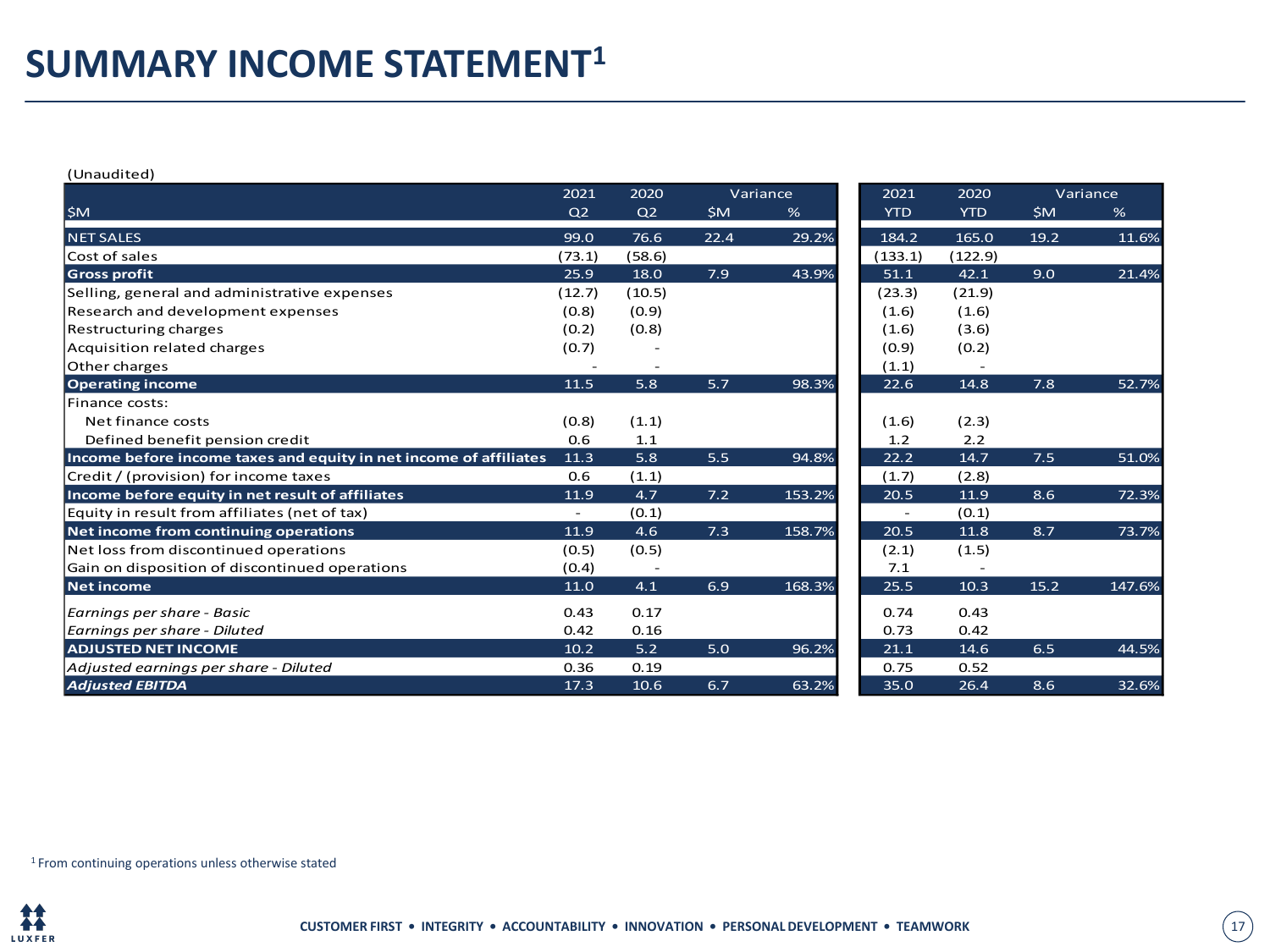### **CASH FLOW**

(Unaudited)

|                                                               | 2021           | 2020           | 2021       | 2020                     |
|---------------------------------------------------------------|----------------|----------------|------------|--------------------------|
| \$M                                                           | Q <sub>2</sub> | Q <sub>2</sub> | <b>YTD</b> | <b>YTD</b>               |
| <b>Operating activities</b>                                   |                |                |            |                          |
| Net income                                                    | 11.0           | 4.1            | 25.5       | 10.3                     |
| Net loss / (income) from discontinued operations              | 0.9            | 0.5            | (5.0)      | 1.5                      |
| <b>NET INCOME FROM CONTINUING OPERATIONS</b>                  | 11.9           | 4.6            | 20.5       | 11.8                     |
| Equity income of unconsolidated affiliates                    |                | 0.1            |            | 0.1                      |
| Depreciation                                                  | 3.8            | 3.1            | 7.0        | 6.2                      |
| Amortization of purchased intangible assets                   | 0.2            | 0.2            | 0.4        | 0.4                      |
| Amortization of debt issuance costs                           | 0.2            | 0.2            | 0.3        | 0.3                      |
| Share-based compensation                                      | 0.9            | 0.8            | 1.4        | 1.3                      |
| Deferred income taxes                                         | (2.2)          |                | (1.9)      | 0.2                      |
| Defined benefit pension credit                                | (0.6)          | (1.1)          | (1.2)      | (2.2)                    |
| Defined benefit pension contributions                         | (1.5)          | (0.4)          | (2.9)      | (1.8)                    |
| Changes in assets and liabilities, net of effects of business |                |                |            |                          |
| Accounts and notes receivable                                 | (1.0)          | 4.8            | (8.4)      | 0.6                      |
| Inventories                                                   | (1.3)          | (0.2)          | (1.4)      | (3.0)                    |
| Other current assets                                          | (1.1)          | 5.1            | (2.8)      | 4.9                      |
| Accounts payable                                              | 0.8            | (1.7)          | 7.5        | (6.7)                    |
| <b>Accrued liabilities</b>                                    | 2.0            |                | 4.5        | (2.3)                    |
| Other current liabilities                                     | (1.5)          | (1.8)<br>0.5   | 0.5        |                          |
| Other non-current assets and liabilities                      |                |                | 0.9        |                          |
| NET CASH FLOWS FROM OPERATING - CONTINUING OPERATIONS         | (1.4)<br>9.2   | (0.2)<br>14.0  | 24.4       | (0.3)<br>9.5             |
| Net cash flows from operating - discontinued operations       |                |                |            |                          |
| NET CASH FLOWS FROM OPERATING OPERATIONS                      | 9.2            | 14.0           | 24.4       | 9.5                      |
| <b>Investing activities</b>                                   |                |                |            |                          |
| Capital expenditures                                          | (2.2)          | (1.9)          | (3.6)      | (4.4)                    |
| Proceeds from sale of businesses and other                    | (0.4)          |                | 20.6       |                          |
| <b>Business Acquistions</b>                                   |                |                | (19.3)     |                          |
| NET CASH FLOWS FROM INVESTING - CONTINUING OPERATIONS         | (2.6)          | (1.9)          | (2.3)      | (4.4)                    |
| Net cash flows from investing - discontinued operations       |                |                |            | $\overline{\phantom{a}}$ |
| <b>NET CASH FLOWS BEFORE FINANCING</b>                        | 6.6            | 12.1           | 22.1       | 5.1                      |
| <b>Financing activities</b>                                   |                |                |            |                          |
| Net (repayment) / drawdown                                    | (23.9)         | (18.5)         | (4.4)      | 0.4                      |
| Deferred consideration paid                                   |                |                |            | (0.4)                    |
| Proceeds from sale of shares                                  |                | 1.0            |            | 1.1                      |
| Repurchase of own shares                                      | (0.9)          |                | (0.9)      |                          |
| Share-based compensation cash paid                            | (0.2)          | (3.4)          | (1.5)      | (6.8)                    |
| Dividends paid                                                | (3.4)          | (0.5)          | (6.8)      | (1.2)                    |
| NET MOVEMENT IN CASH AND CASH EQUIVALENTS BEFORE              |                |                |            |                          |
| <b>EXCHANGE</b>                                               | (21.8)         | (9.3)          | 8.5        | (1.8)                    |
| Effect of exchange rate changes                               | 0.3            | 0.1            | 0.3        | (0.3)                    |
| NET MOVEMENT IN CASH AND CASH EQUIVALENTS                     | (21.5)         | (9.2)          | 8.8        | (2.1)                    |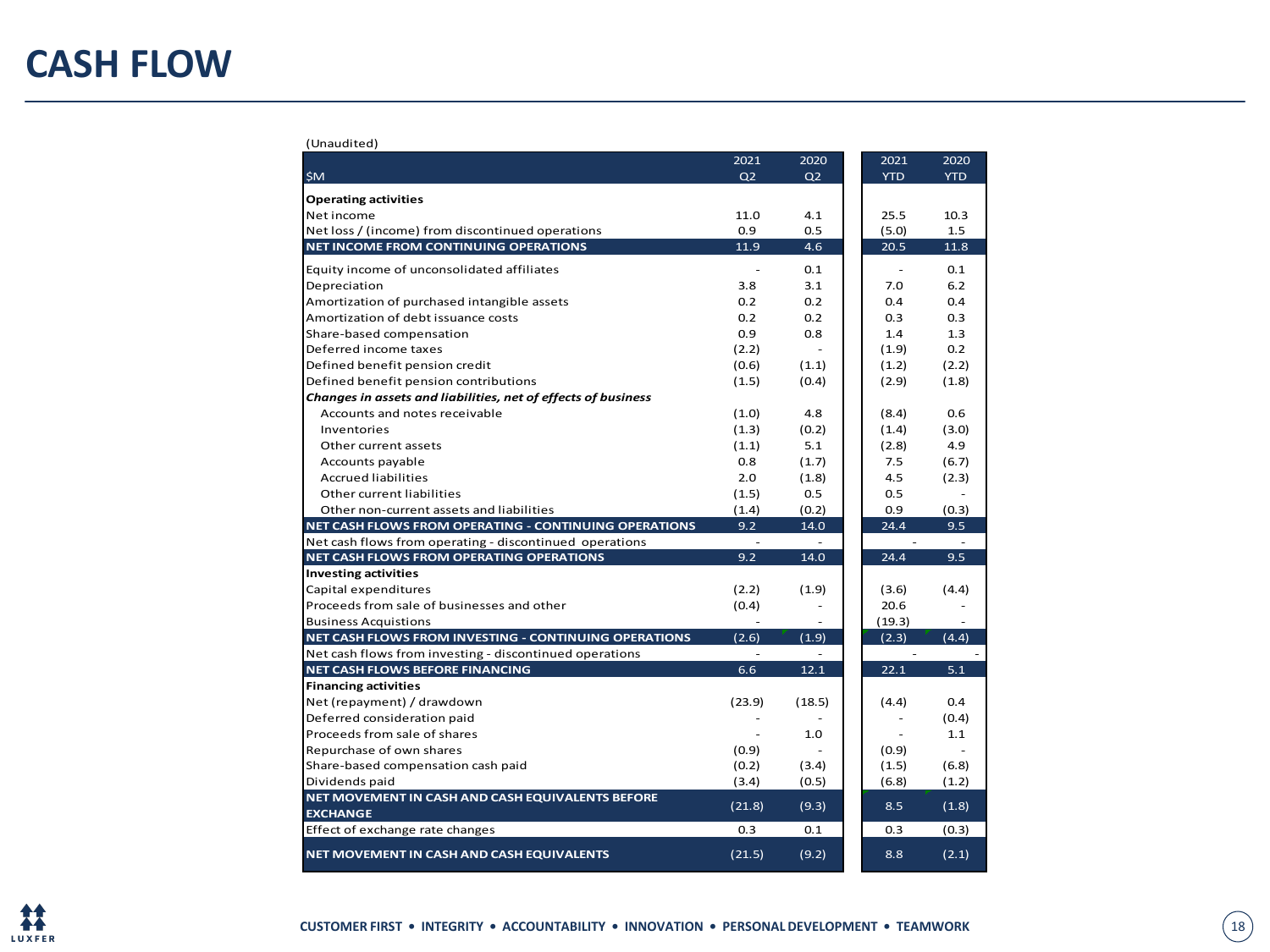### **RECONCILIATION OF NON-GAAP MEASURES<sup>1</sup>**

(Unaudited)

|                                                                          | 2021           | 2020           | 2021       | 2020           |
|--------------------------------------------------------------------------|----------------|----------------|------------|----------------|
| ∣\$M                                                                     | Q <sub>2</sub> | Q <sub>2</sub> | <b>YTD</b> | <b>YTD</b>     |
| Net income                                                               | 11.9           | 4.6            | 20.5       | 11.8           |
| Accounting charges relating to acquisitions and disposals of businesses: |                |                |            |                |
| Amortization on acquired intangibles                                     | 0.2            | 0.2            | 0.4        | 0.4            |
| Acquisitions and disposals                                               | 0.7            |                | 0.9        | 0.2            |
| Defined benefit pension credit                                           | (0.6)          | (1.1)          | (1.2)      | (2.2)          |
| Restructuring charges                                                    | 0.2            | 0.8            | 1.6        | 3.6            |
| Other charges                                                            |                |                | 1.1        |                |
| Share-based compensation charges                                         | 0.9            | 0.8            | 1.4        | 1.3            |
| Other non-recurring tax items                                            | (2.2)          |                | (2.2)      | $\blacksquare$ |
| Income tax on adjusted items                                             | (0.9)          | (0.1)          | (1.4)      | (0.5)          |
| <b>Adjusted net income</b>                                               | 10.2           | 5.2            | 21.1       | 14.6           |
| Add back / (deduct):                                                     |                |                |            |                |
| Other non-recurring tax items                                            | 2.2            |                | 2.2        |                |
| Income tax on adjusted items                                             | 0.9            | 0.1            | 1.4        | 0.5            |
| Provision for income taxes                                               | (0.6)          | 1.1            | 1.7        | 2.8            |
| Net finance costs                                                        | 0.8            | 1.1            | 1.6        | 2.3            |
| <b>Adjusted EBITA</b>                                                    | 13.5           | 7.5            | 28.0       | 20.2           |
| Depreciation                                                             | 3.8            | 3.1            | 7.0        | 6.2            |
| <b>Adjusted EBITDA</b>                                                   | 17.3           | 10.6           | 35.0       | 26.4           |

1 From continuing operations unless otherwise stated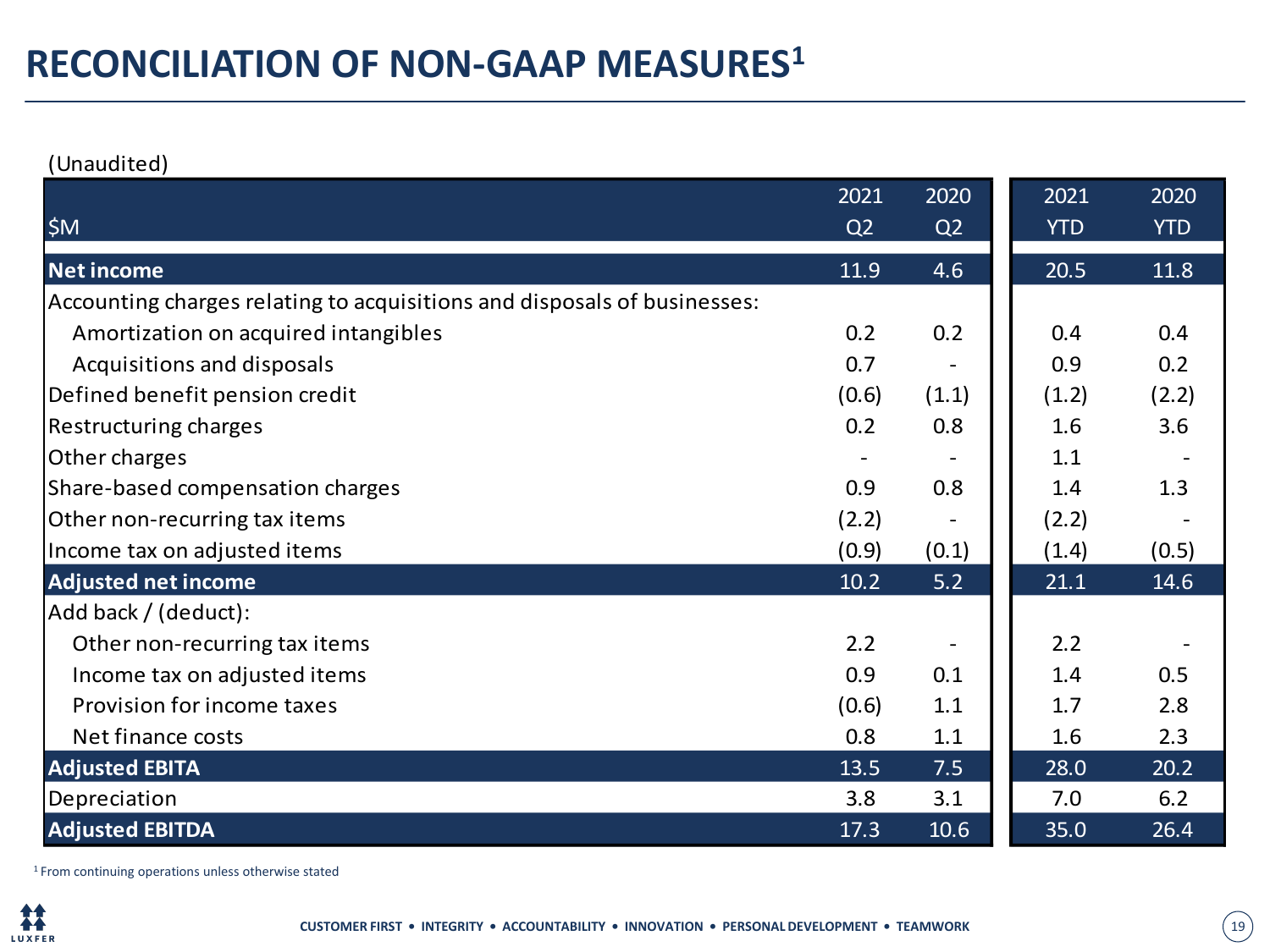### **RECONCILIATION OF NON-GAAP MEASURES<sup>1</sup>**

| (Unaudited)                                        |        |                |        |                          |        |                |
|----------------------------------------------------|--------|----------------|--------|--------------------------|--------|----------------|
|                                                    | 2020   | 2020           | 2020   | 2020                     | 2021   | 2021           |
| \$M\$                                              | Q1     | Q <sub>2</sub> | Q3     | Q4                       | Q1     | Q <sub>2</sub> |
| <b>EBITA</b>                                       | 12.7   | 7.5            | 10.5   | 10.5                     | 14.5   | 13.5           |
| Effective tax rate - per income statement          | 19.1%  | 19.0%          | 53.8%  | 16.5%                    | 24.8%  | 21.0%          |
| Notional tax                                       | (2.4)  | (1.4)          | (5.7)  | (1.7)                    | (3.6)  | (2.8)          |
| <b>EBITA after notional tax</b>                    | 10.3   | 6.1            | 4.8    | 8.8                      | 10.9   | 10.7           |
| Rolling 12 month EBITA after notional tax          | 37.7   | 31.5           | 23.9   | 30.0                     | 30.6   | 35.2           |
|                                                    |        |                |        |                          |        |                |
| Bank and other loans                               | 108.8  | 90.5           | 74.2   | 53.4                     | 73.0   | 49.6           |
| Net cash and cash equivalents                      | (17.3) | (8.1)          | (14.9) | (1.5)                    | (31.8) | (10.3)         |
| Net debt                                           | 91.5   | 82.4           | 59.3   | 51.9                     | 41.2   | 39.3           |
| Total equity                                       | 169.8  | 173.3          | 176.7  | 167.1                    | 179.4  | 187.3          |
| Held-for-sale net assets <sup>2</sup>              | (33.1) | (28.2)         | (24.2) | (20.9)                   | (13.4) | (13.6)         |
| Invested capital                                   | 228.2  | 227.5          | 211.8  | 198.1                    | 207.2  | 213.0          |
|                                                    |        |                |        |                          |        |                |
| 4 point average invested capital                   | 230.0  | 229.3          | 223.3  | 216.4                    | 211.2  | 207.5          |
|                                                    |        |                |        |                          |        |                |
|                                                    |        |                |        |                          |        |                |
| <b>Return on invested capital</b>                  | 16.4%  | 13.7%          | 10.7%  | 13.8%                    | 14.5%  | 17.0%          |
|                                                    |        |                |        |                          |        |                |
| Adjusted net income for the period                 | 9.4    | 5.2            | 6.6    | 7.7                      | 10.9   | 10.2           |
| Provision for income taxes                         | 1.7    | 1.1            | 2.8    | 1.3                      | 2.3    | (0.6)          |
| Income tax on adjustments to net income            | 0.4    | 0.1            | (0.1)  | $\overline{\phantom{a}}$ | 0.5    | 3.1            |
|                                                    |        |                |        |                          |        |                |
| Adjusted income tax charge                         | 2.1    | 1.2            | 2.7    | 1.3                      | 2.8    | 2.5            |
| Adjusted profit before taxation                    | 11.5   | 6.4            | 9.3    | 9.0                      | 13.7   | 12.7           |
|                                                    |        |                |        |                          |        |                |
| Adjusted effective tax rate                        | 18.3%  | 18.8%          | 29.0%  | 14.4%                    | 20.4%  | 19.7%          |
|                                                    |        |                |        |                          |        |                |
| EBITA (as above)                                   | 12.7   | 7.5            | 10.5   | 10.5                     | 14.5   | 13.5           |
| Adjusted notional tax                              | (2.3)  | (1.4)          | (3.0)  | (1.5)                    | (3.0)  | (2.7)          |
| Adjusted EBITA after notional tax                  | 10.4   | 6.1            | 7.5    | 9.0                      | 11.6   | 10.8           |
| Rolling 12 month adjusted EBITA after notional tax | 42.3   | 34.5           | 30.4   | 32.9                     | 34.1   | 38.9           |
| Adjusted return on invested capital                | 18.4%  | 15.0%          | 13.6%  | 15.2%                    | 16.2%  | 18.7%          |

<sup>1</sup>From continuing operations unless otherwise stated <sup>2</sup>Held-for-sale net assets relating to discontinued operations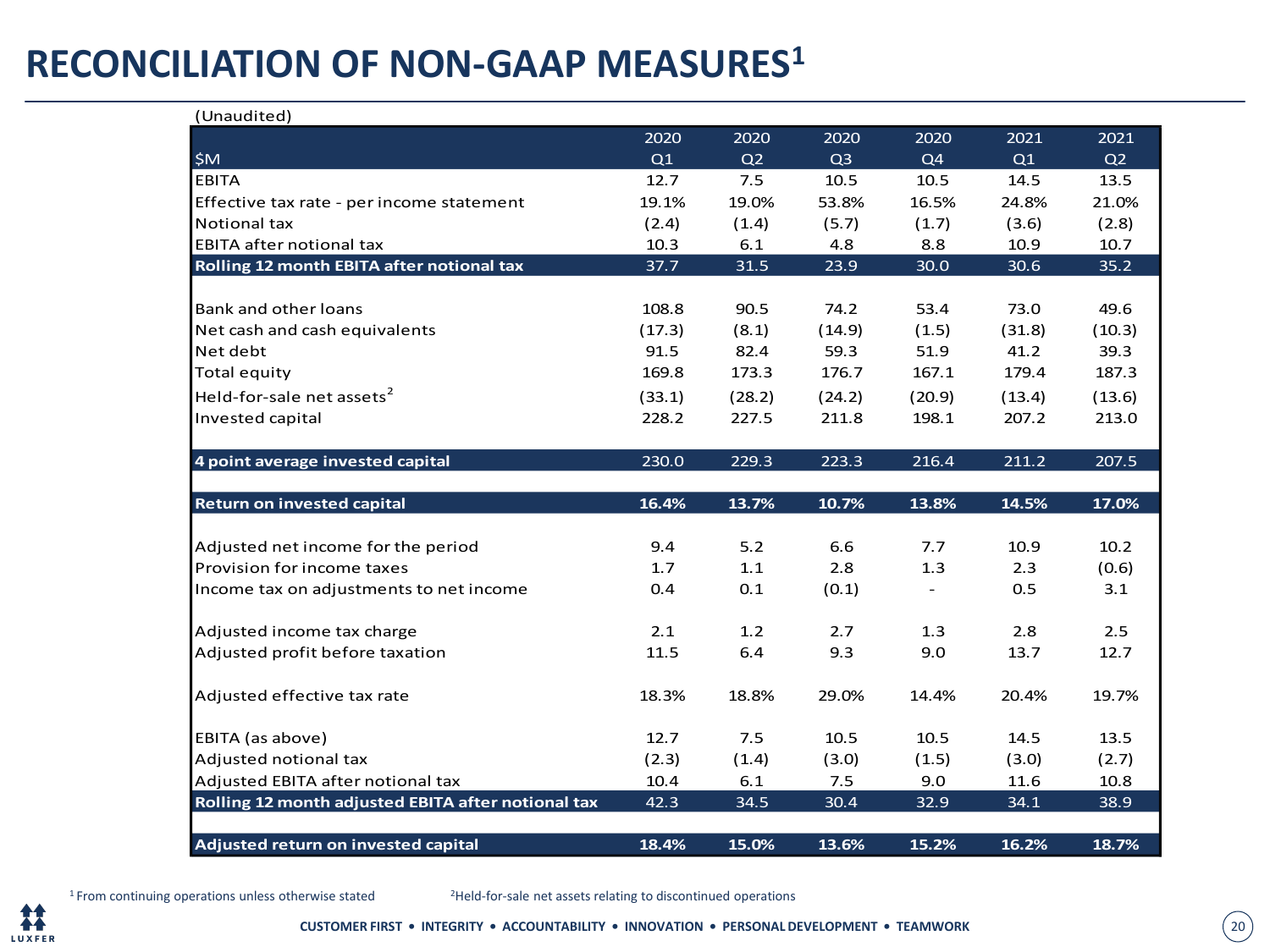### **Q2 2021: ELEKTRON SEGMENT RESULTS**



**\$12.0** 

Q2 2021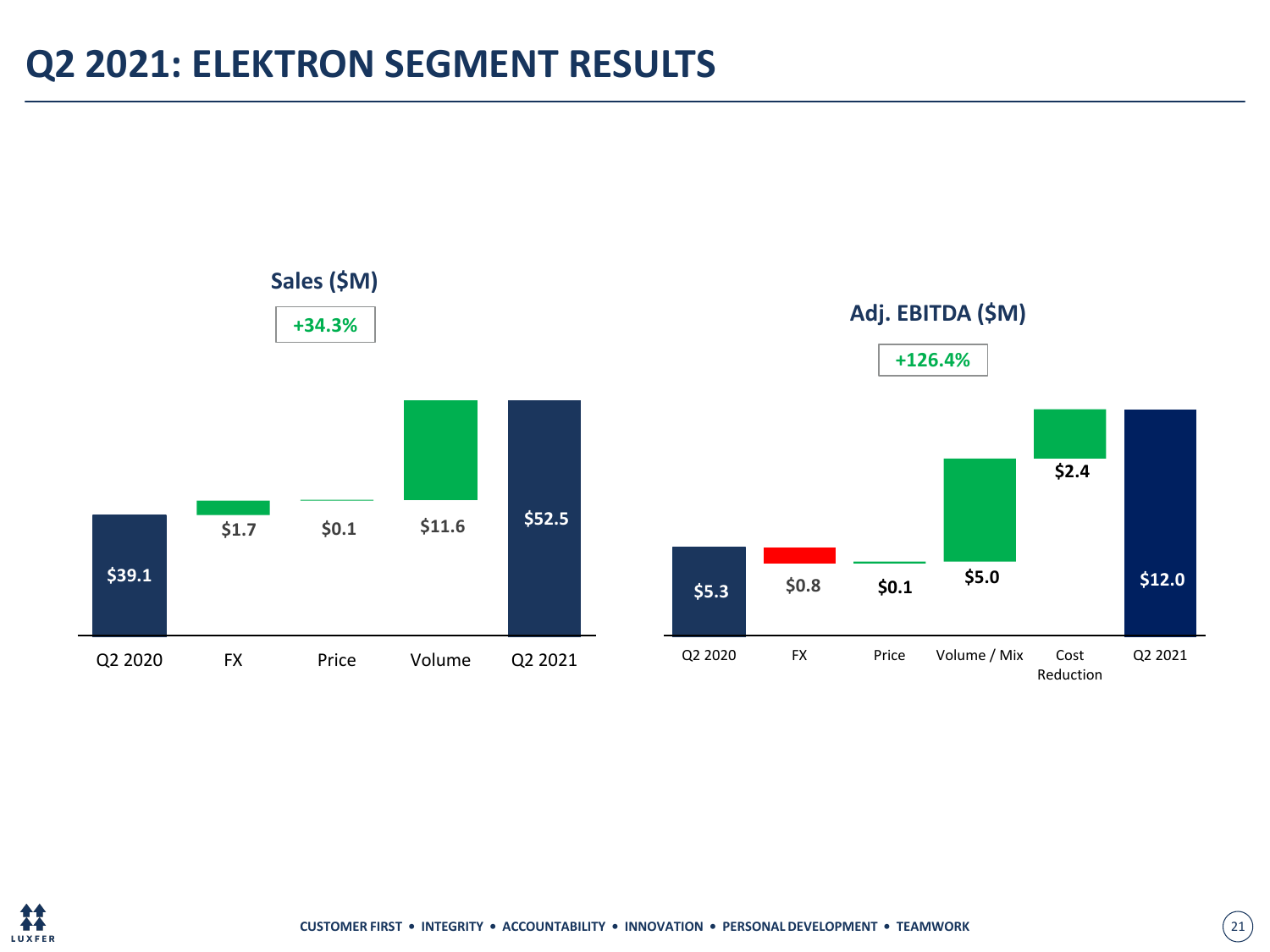### **Q2 2021: GAS CYLINDERS SEGMENT RESULTS**





\* Excludes the impact of Discontinued Operations (see appendix)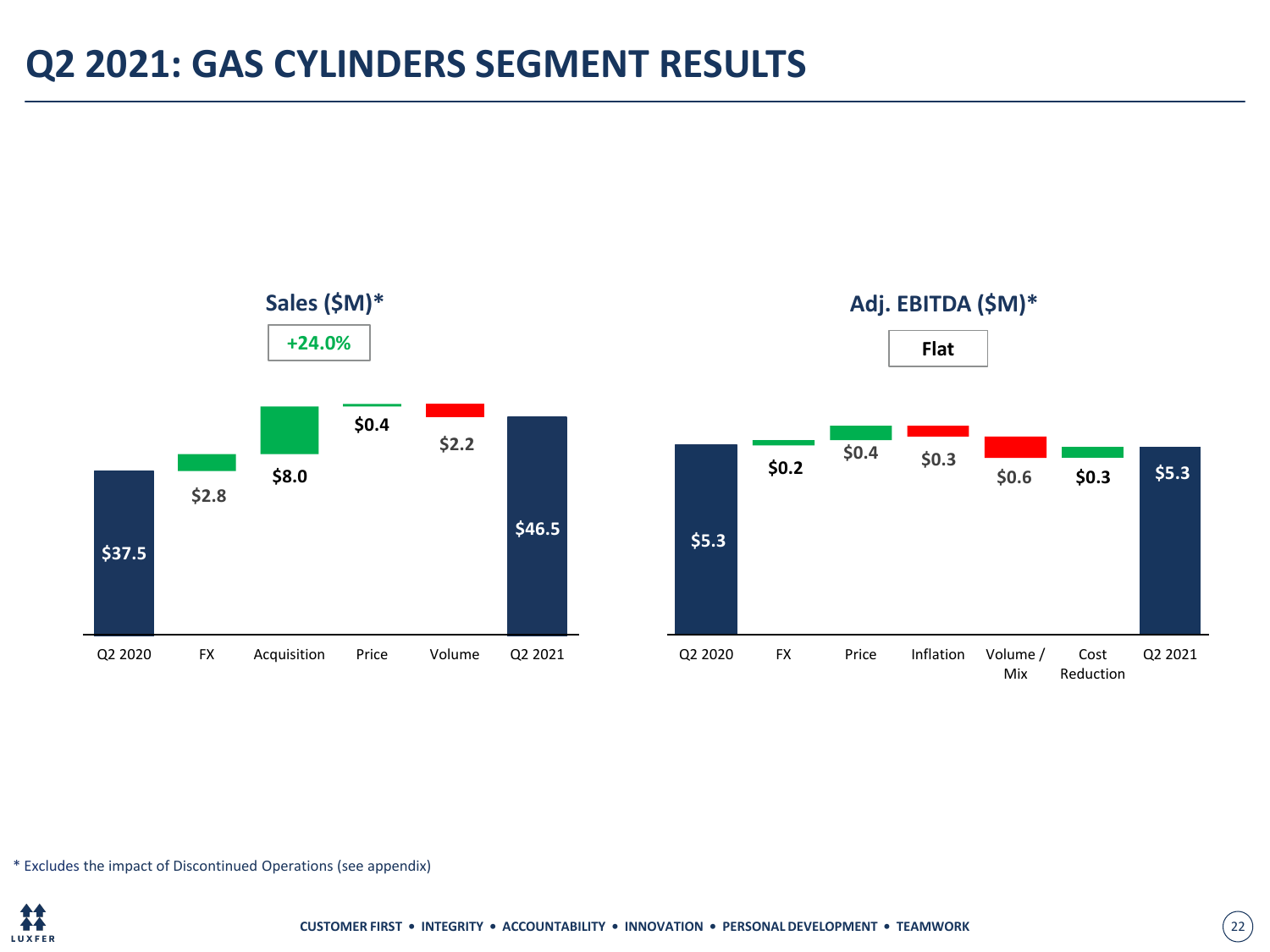### **Q2 2021 YTD: LUXFER FINANCIAL RESULTS**



\* Excludes the impact of Discontinued Operations (see appendix)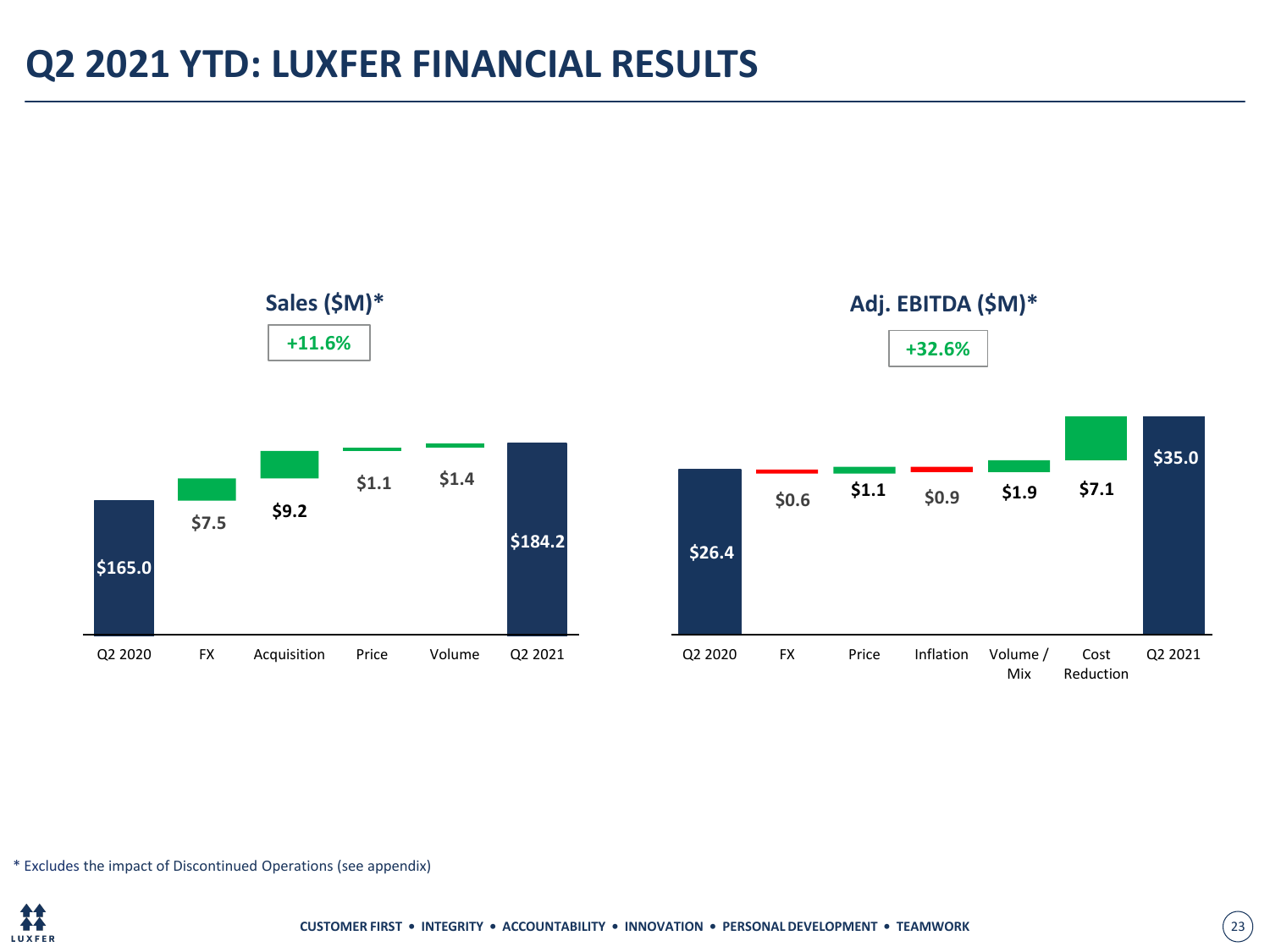### **Q2 2021 YTD: GAS CYLINDERS SEGMENT RESULTS**



\* Excludes the impact of Discontinued Operations (see appendix)

**\$2.8** 

Cost Reduction **\$11.3** 

Q2 2021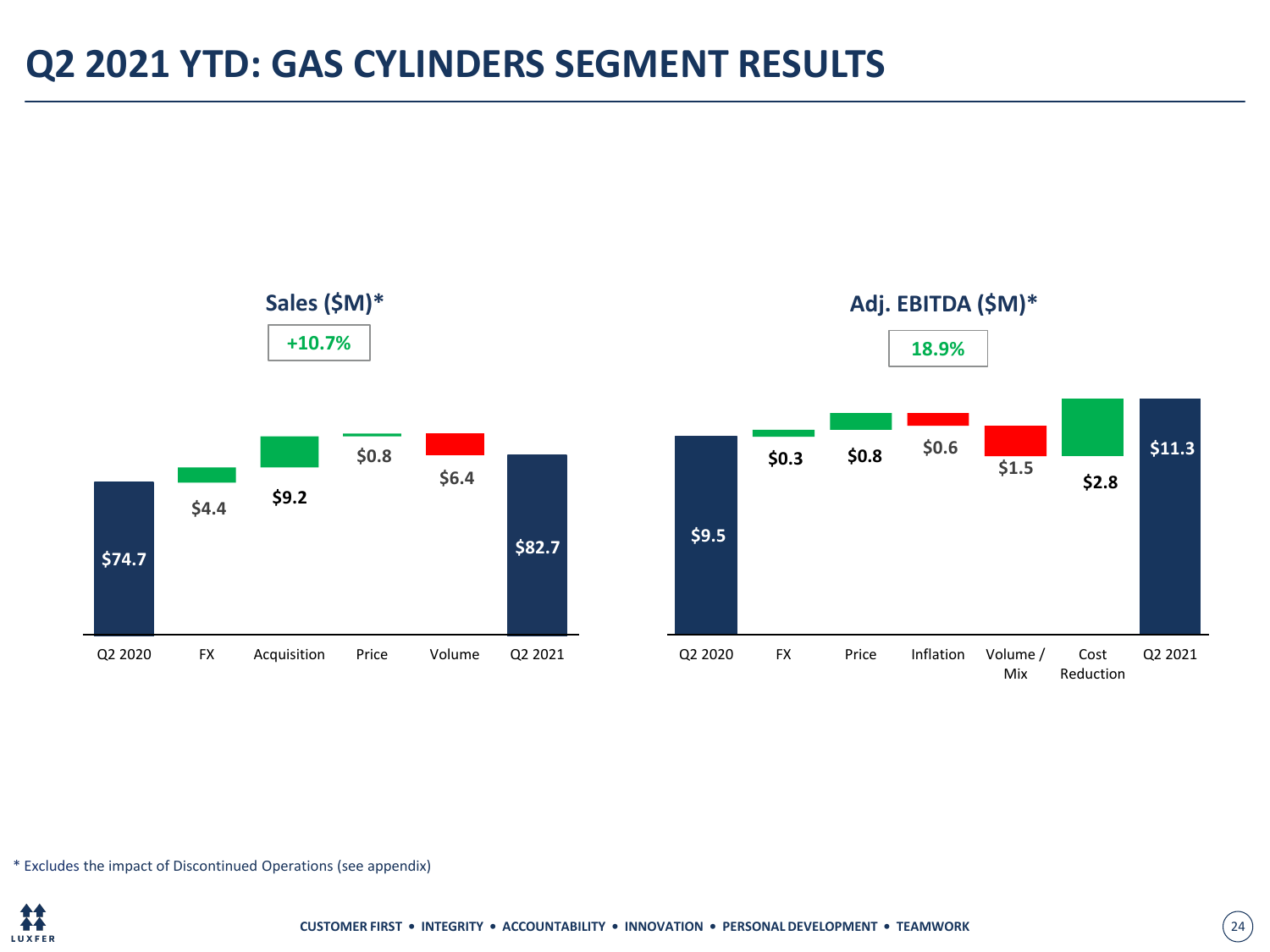### **Q2 2021 YTD: ELEKTRON SEGMENT RESULTS**



\* Excludes the impact of Discontinued Operations (see appendix)